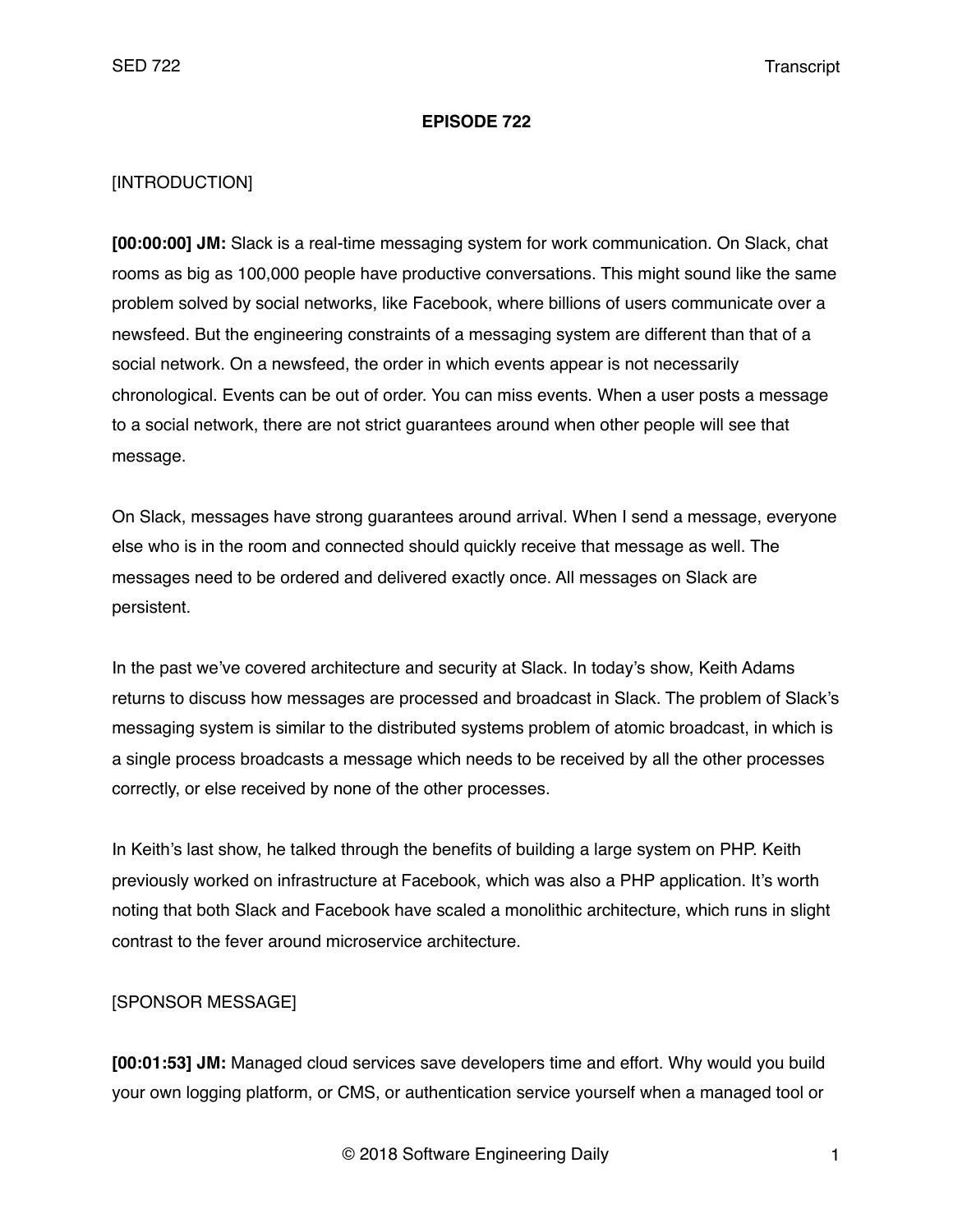API can solve the problem for you? But how do you find the right services to integrate? How do you learn to stitch them together? How do you manage credentials within your teams or your products?

Manifold makes your life easier by providing a single workflow to organize your services, connect your integrations and share them with your team. You can discover the best services for your projects in the manifold marketplace or bring your own and manage them all in one dashboard. With services covering authentication, messaging, monitoring, CMS and more, Manifold will keep you on the cutting-edge so you can focus on building your project rather than focusing on problems that have already been solved. I'm a fan of Manifold because it pushes the developer to a higher level of abstraction, which I think can be really productive for allowing you to build and leverage your creativity faster.

Once you have the services that you need, you can delivery your configuration to any environment, you can deploy on any cloud, and Manifold is completely free to use. If you head over to manifold.co/sedaily, you will get a coupon code for \$10, which you can use to try out any service on the Manifold marketplace. Thanks to Manifold for being a sponsor of Software Engineering Daily, and check out manifold.co/sedaily. Get your \$10 credit, shop around, look for cool services that you can use in your next product, or project. There is a lot of stuff there, and \$10 can take you a long way to trying a lot of different services. Go to manifold.co/sedaily and shop around for tools to be creative.

Thanks again to Manifold.

# [INTERVIEW]

**[00:04:08] JM:** Keith Adams, you are the chief architect at Slack. Welcome back to Software Engineering Daily.

**[00:04:12] KA**: Thank you so much, Jeff. Great to be back.

**[00:04:14] JM:** Yes. The last time we talked, we spoke mostly about the overall architecture. We talked about PHP. We talked about your time at Facebook. It was a great overview. Today I'd

© 2018 Software Engineering Daily 2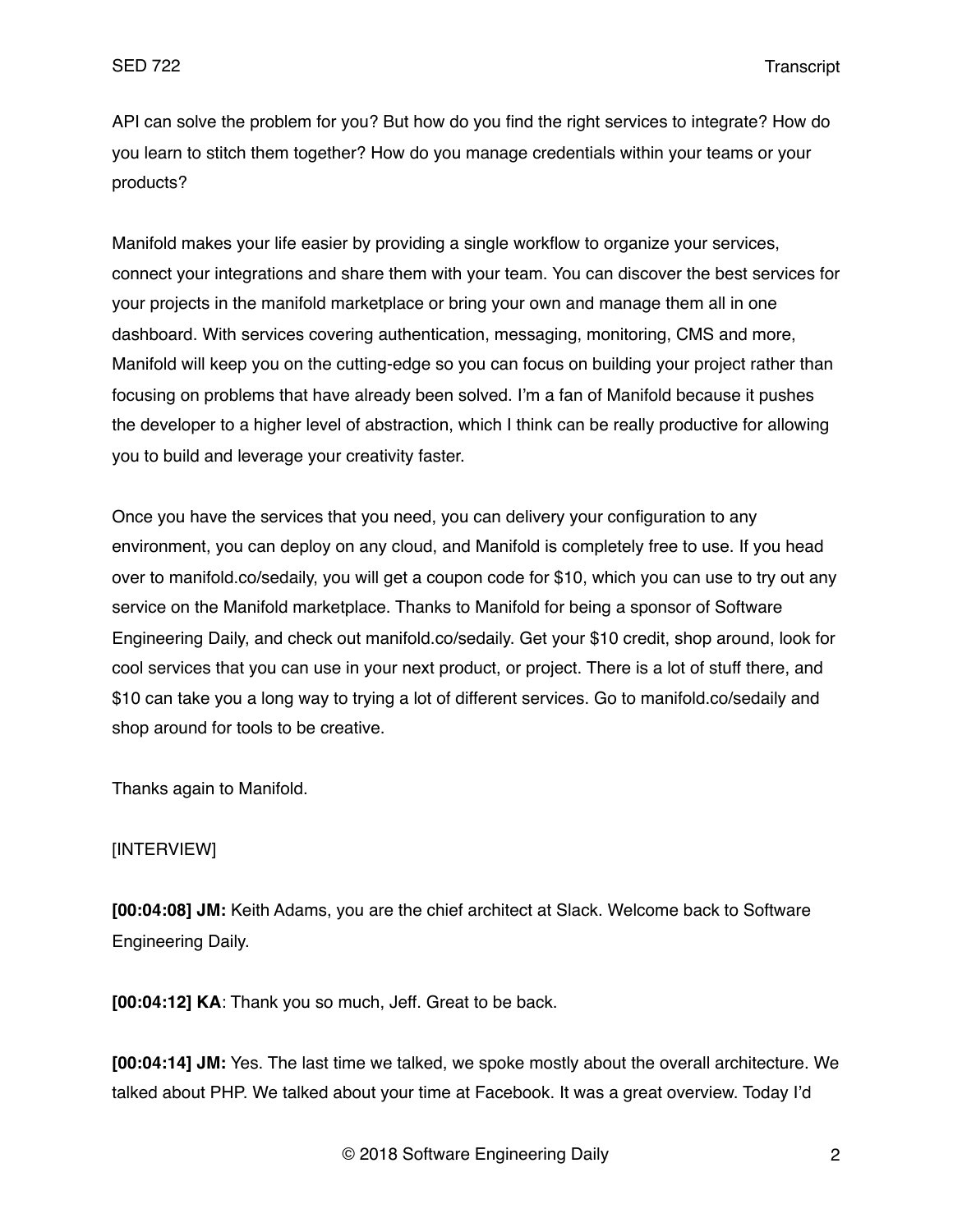like to go deeper into the concept of messaging and particularly how to scale a messaging system and how you've done this at Slack. If we start at a high-level and we're looking at your time in the past couple of years, what has stood out as the biggest challenge in adapting the architecture to the scale that you have reached at Slack?

**[00:04:46] KA**: That's a great question, and I'm going to whistle out of it initially and sort of say it's been a million little things. But I think I have an insight into the shape of the million little things and what thread unites them that took me a while to form. But it's going to take a little bit of background to kind of zoom in. Starting way out in sort of classical academic distributed systems, one of the first things that you want to do when you string two computers together is build a reliable messaging service between them. As soon as you've got a computer talking to some other computer with a wire between them, you want them to share a log. You realize right away that if I could just have a persistent log that they both could share and agree on the contents of, I could do all kinds of neat things, or I could build a fault tolerant database out of that. I could build a product like Slack out of that. I could build a product like Bitcoin out of that.

It occurs too when you sit down and start coding and trying to make this happen, you find out pretty soon that the fact that these are physical objects in a physical world with failures and delays and possibly even mangled messages, makes this really difficult. You kind of bang your head against the wall for a while and maybe move on to something else. But early distributed systems academics realize pretty quickly that there's actually an impossibility result heading out in here. Around the same time as consensus was sort of shown to be impossible. They also prove that the problem that Slack is sort of approximating a solution to, which is called atomic broadcast, is also impossible.

Let me try and describe sort of in terms of that a Slack user would find familiar the requirements of a channel. What's a channel supposed to do? Well, we have this understanding that when I send a message in a channel, everybody is going to eventually see that message who's subscribed to the channel. We have this understanding too that they're on mobile devices, they're on laptops, they're online, they're offline, but we have a sense that eventually they'll get back online and then they'll see all the messages that have been sent and they'll see them in the same order.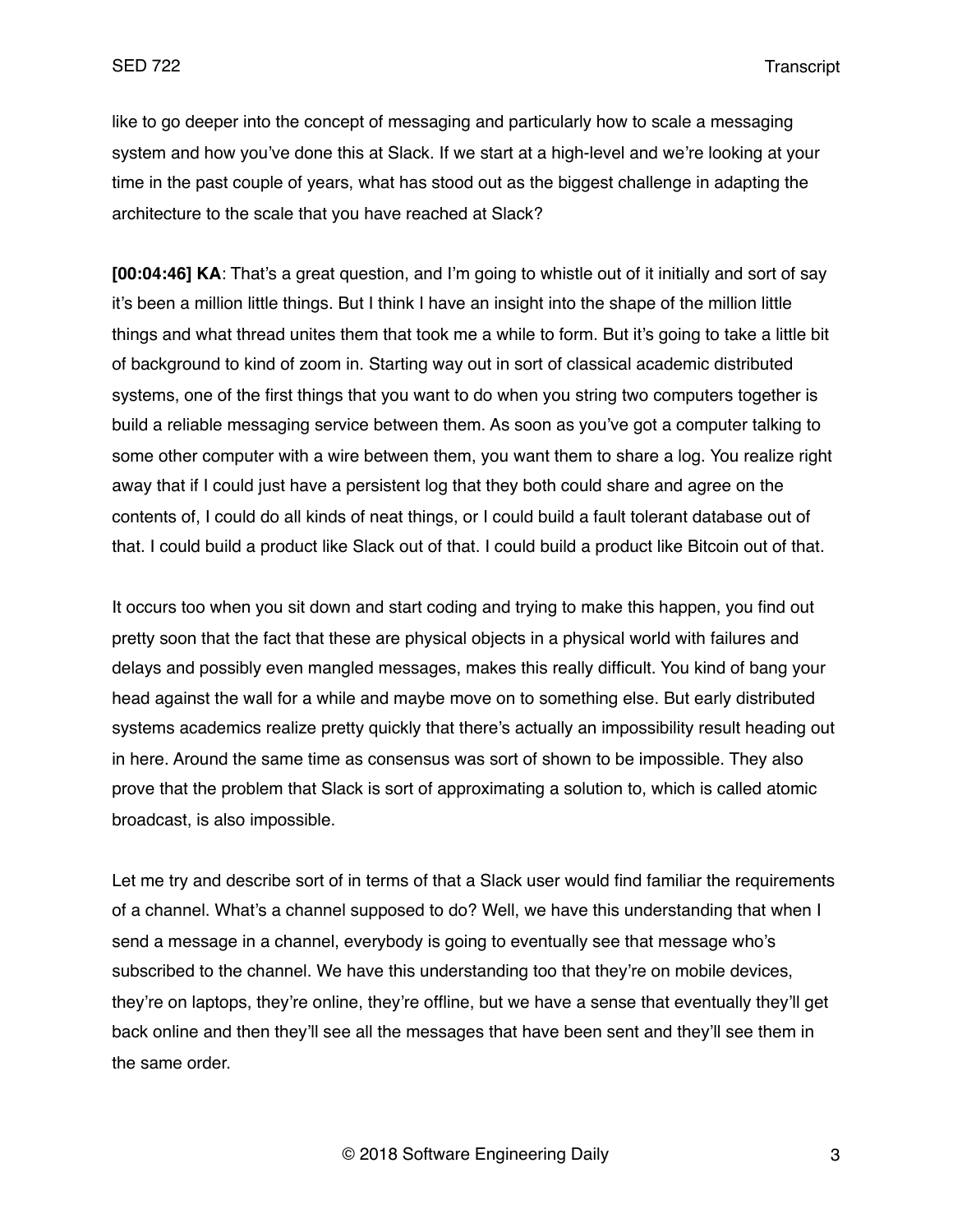We also have an intuition that if I receive a message, everybody else will eventually receive it as well until the channel sort of keeps the channel abstraction, the basic product channel abstraction guarantees. The channel doesn't hallucinate messages. The only place that messages come from are the fact that people send them. Finally, we got a total order. Everybody agrees on the order that the messages arrived in. It turns out those four things are actually the definition of atomic broadcast. There's a very strong kind of impossibility result at the core of the kind of product that Slack is trying to be.

That doesn't mean we lay down and die of course. Slack exists. It's useful. We strive to make it more useful, but it does mean that there are going to be some corner cases and some failure cases and some contingencies. We will have some hard decisions to make. Those decisions are going to be informed probably by product choices. The way that you want to handle the fact that messages can get lost or reordered is going to be different when you're dealing with something like user presence, the little green dot next to names when people are online. Then you're going to do for text messages. Then you're going to do for files. Then you're going to do for [inaudible 00:07:41] to files and so on.

That combination of there's no one right way to do it. There's a strong negative result that says you can't have everything you'd want from a system like this is going to mean that we keep having interesting challenges; scaling, performance, correctness and making the right tradeoffs when something has to give.

**[00:08:00] JM:** What you're describing there is – I took a distributed systems class in college and it was really hard, and we implemented some of these algorithms, like atomic broadcast, or Paxos, in a toy environment, where we pretty much understood the failure domains that our application was going to have to satisfy. We didn't have to serve real-world traffic. We were just controlling all of the software. Even then, it was quite hard to understand what was going on. It was quite to understand the basics of the algorithms and what was impossible. What you're saying here is that when you grow up and step out into the real-world and you're no longer in the realm of academic computer science, this stuff still exists.

**[00:08:43] KA**: Yeah, that's right. Actually, in some ways those are – Some of them are interesting places to be. I think that a lot of great technology companies have at their core some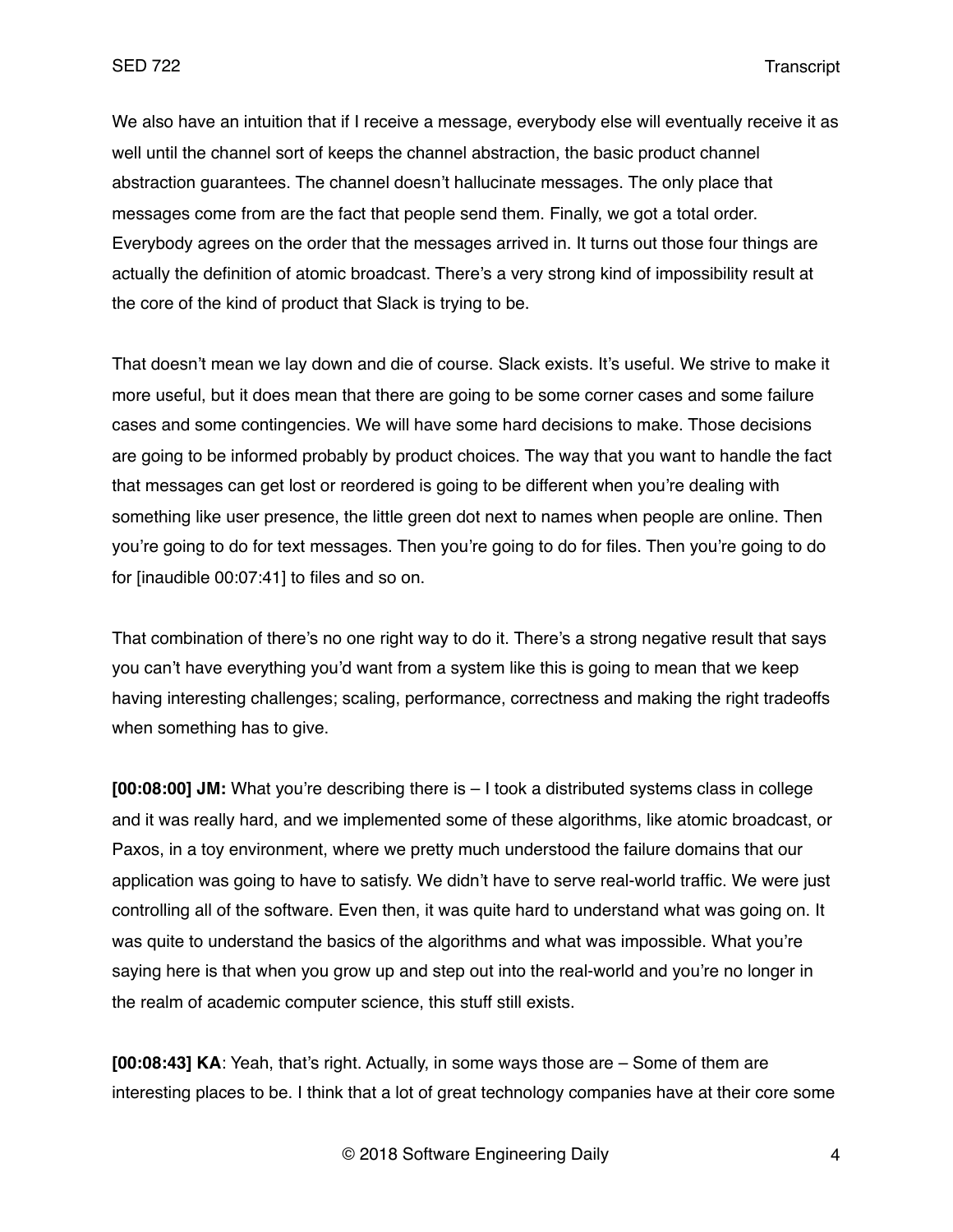sort of apparent impossibility result that they're running up against and that they insist on making a good run at anyway. So down at the computer science level, Slack's challenge is the fact that it's atomic broadcast and the fact that you're going to have to make choices about exactly what you're going to do about the fact that clients come and go and the fact that servers fail and the fact that storage environments have all the messy characteristics that storage environments do, and you have to do it in a world of 2018 where people's expectations around how well this stuff is going to work are set very, very high. Nobody is interested in hearing Keith explain to them why Slack was slow today. In distributed systems terms, they're just annoyed that it's slow.

**[00:09:32] JM:** Harkening back to our last conversation, this is an interesting contrast with Facebook where, obviously, Facebook has a messaging product too. But the core product is the newsfeed. I mean, I would argue. The newsfeed is more of a – Not even eventually consistent. You don't even have to time order. It's like throw some stuff in a list and then serve it up to people.

Atomic ordered messages is not at the core of Facebook's problem. That may have been a contrast in the core problem set Facebook to what you're experiencing at Slack.

**[00:10:05] KA**: Yeah, I think that's absolutely fair to say that's sort of the set of gigantic scaling, consumer-facing solutions that got kind of mastered in the late aughts, early teens by Google and Facebook and Twitter and lots of other companies. That playbook is very focused on a world of sort of information retrieval or whether some ranking function that does better than chance that tells us what we want to see and the idea that there is a ranking function that's deterministic that's forced on us by the product choices and that missing anything is still a wrong answer. We want to have tight latency tolerances and have things feel fast and slick and highly available actually makes Slack of a really challenging environment from a distributed systems point of view.

Since you mentioned some of the consumer-focused messengers, Facebook has a messaging product, as is Google, as is everybody these days. It's one of the things that tends to get tacked on the side of consumer-oriented logins these days. There is a difference in practice between supporting conversations among a handful of users, which is really what those consumer-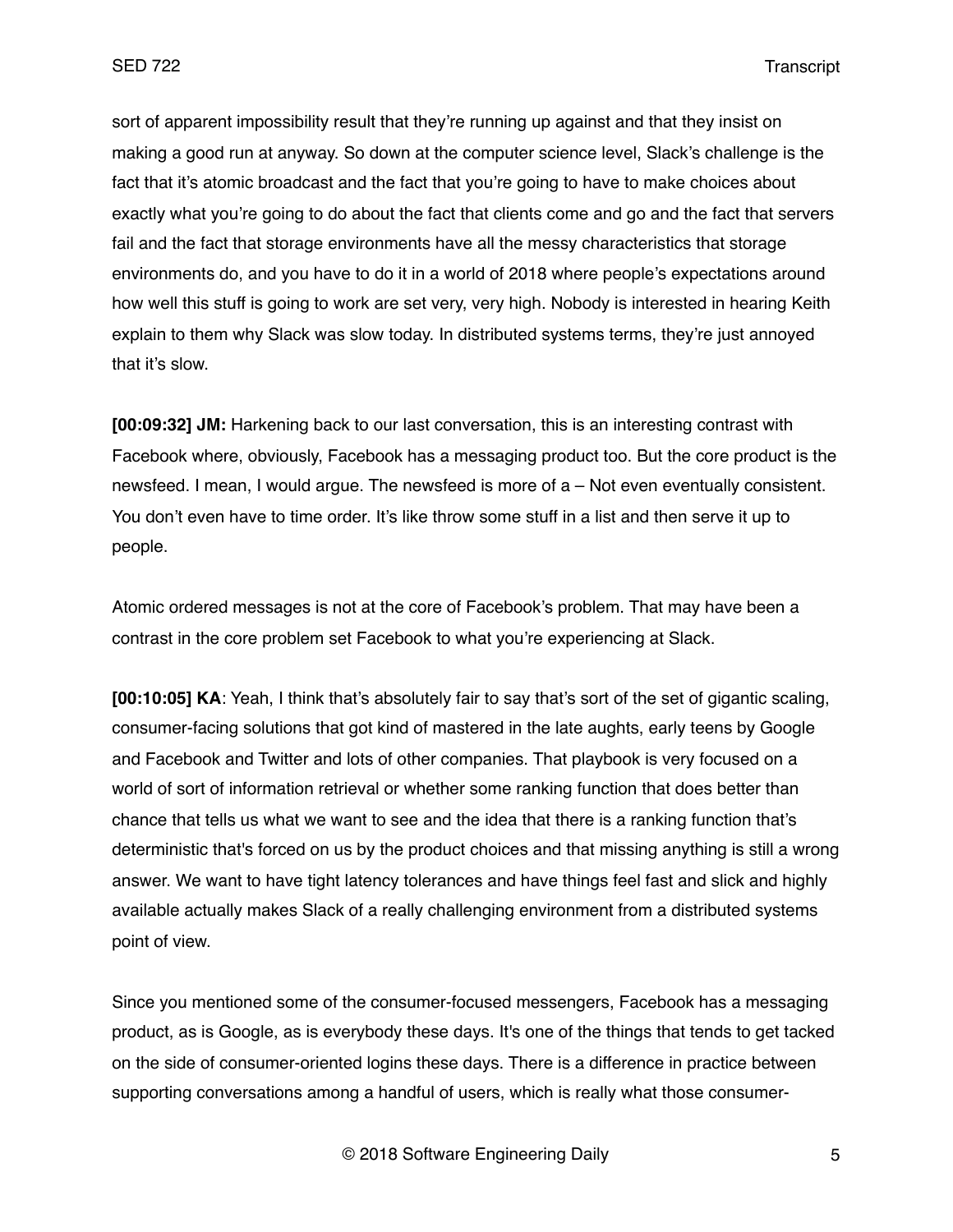oriented ones let you support, because they make you compose the two line. You decide who this conversation is about, and maybe if you're having the hairiest conversation you'll ever attempt in Facebook Messenger, you'll try to get 12 people into it or something and you then realize you forgot a 13th person. But you're never going to get to 100,000 people that way. You're never going to get to a huge enterprise. Literally, everybody is going to open their laptop at 9 AM and expect to read what the CEO wrote in the announcement channel, and that's more the kind of challenge that Slack has to get to.

You might say that, "Well, do we want atomic broadcast for something with an audience of 100,000?" you know what you're describing in some way sounds sort of like a WordPress blog. That's actually a fair observation. I mean, part of what makes Slack interesting is that while we've got one product abstraction in the channel, the constant factors between you and I having a DM thread where it's just the two of us on our mobile phones and an entire enterprise looking on their laptops something with 100,000 other people are going to try to read at the same time means that we probably do need to have more than one trick in the toolbox for how we handle this stuff.

**[00:12:12] JM:** Could you give a few examples of what kinds of patterns work when you have 100 people in a channel versus when you have 100,000 people in a channel.

**[00:12:23] KA**: Yeah. So with small numbers of people, the tradeoff between sort of pull and push becomes a lot less critical. Imagining the limit that it's just you and me, the difference is between – And let's say that we can tolerate a couple seconds of staleness. The difference is between you and me just pulling some backend asking, "Hey, are there any messages that I need to get every couple of seconds?" That's a pretty acceptable chunk of server load. But if you have gazillions of people trying to do that to the same conversation, first of all, whatever server-side object actually backs the unread state of that is going to be pretty heavily loaded.

Secondly, you'll obviously have that larger factor of people fanning in to do it. So it becomes more critical to actually either have some sort of push story. In our case, we use web sockets as the technology where we use push to get into clients quickly, or to have a carefully considered pulling story. That carefully considered part gets complex quickly.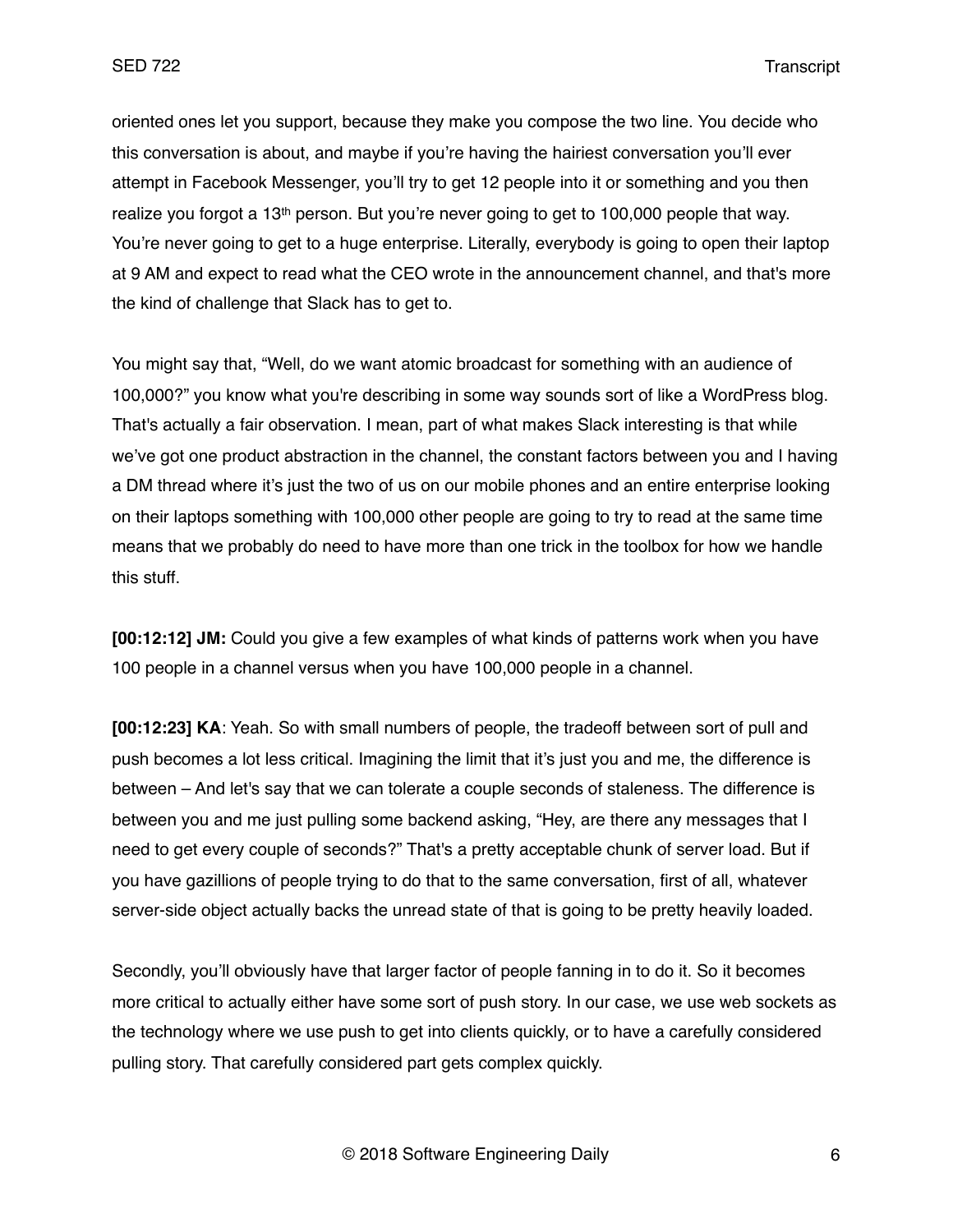So let's say that you take that insight and you run with it and you say, "Okay, we're going to do web sockets now." So Slack is going to behave strictly as sort of server push way. There're all kinds of information that is in the Slack client needs to keep up-to-date with that isn't necessarily well-served by a server push model.

A good example of this is imagine user profiles. So Slack users have usernames, they have a status, they have a profile picture. Those things change and the change at sort of  $a - For$  most users, a pretty slow pace. It'd be unusual to change your profile picture more than once a day, for instance, in a work product like Slack. If you have this web socket as the only possible way to get updates into a client, you have this temptation and this is a performance problem we had early on at Slack with large teams. You have this temptation to broadcast every possible change out over it.

For instance, let's say that you and I work at 100,000 person company and we're both Slack users at this company. If we simply broadcast every user profile change over the web socket, pretty quickly all the traffic is going to be nothing but user profile changes, even though people don't change their profile more often once a month. This led to a bunch of kind of nasty networking problems in our right amplifier that gets messages out to clients.

In that particular case, the right answer is probably something more like some kind of pub/sub architecture where a client would know what information it has cached or what information it has in view and would only subscribe to real-time updates for the set of things that it actually cares about. But then that means that there's more state associated with your connection. Now, the server side of your connection needs to have some sense of what you're interested in, what it can sensor upstream and this sense of kind of rippling pretty far back into the infrastructure.

We keep finding little ways to improve these things. A big example recently for us was a project that we called Lazy Channels, and this gets to sort of the graph structure that's inherent in a Slack client. It's very hard, and this happens to me too by the way, even though I do this all the time from the engineering side of the companies I've worked at. It's very hard as a user of one these piece of software to not think about it in a single player way. Your experience of it is whatever you see. You tend to think of it as, "Gosh! Slack just has some icons and a few messages that needs to get to me. Why is this so hard?"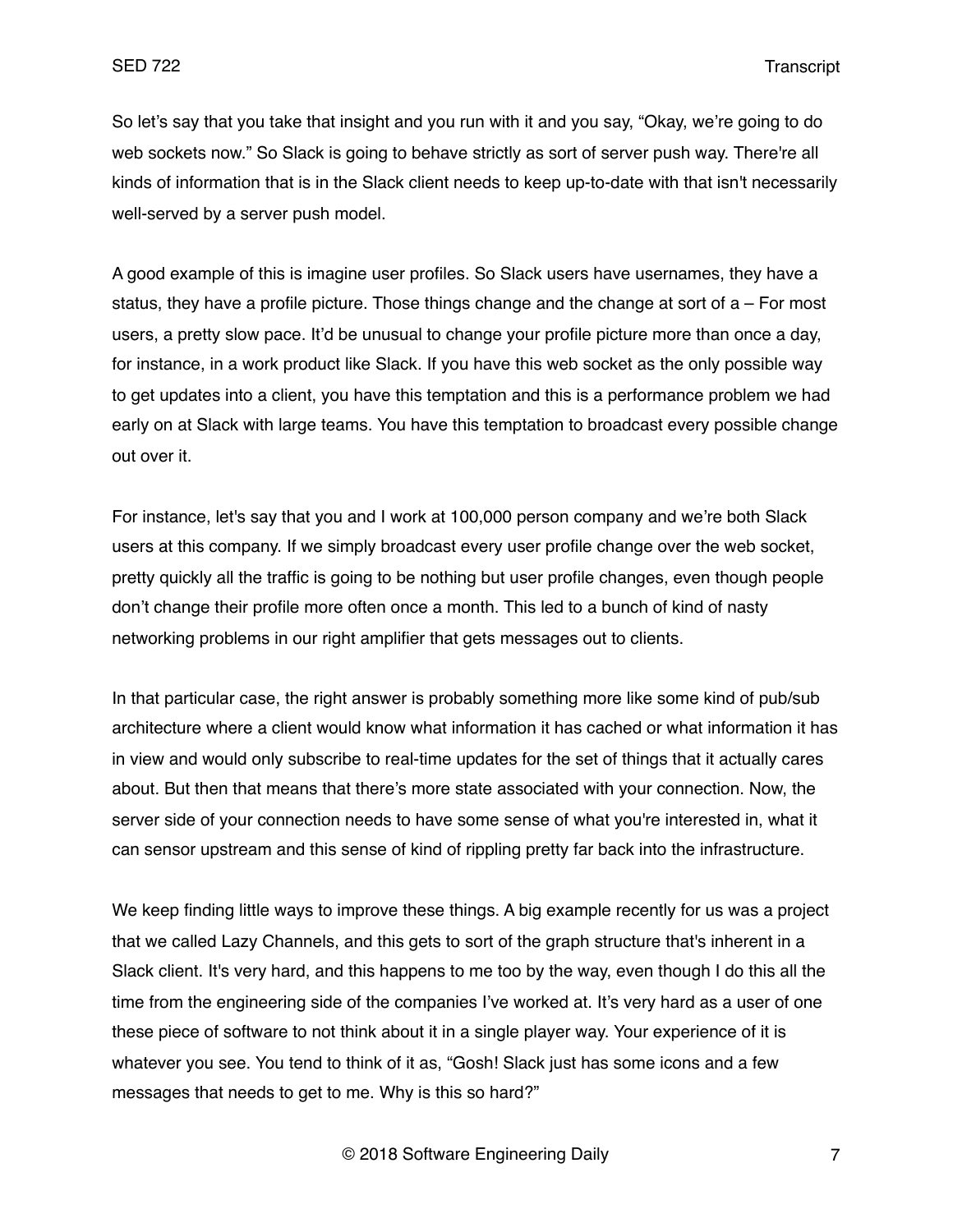In a large company, channel creation tends to more or less linearly follow user addition. The number of active channels at a company tends to be about linear with the company's size, and that's like a sociological client. That turns out to be true. You have to actually build Slack and deploy it and let people use it before you know it. I know of no first principles reason that that should be true. It just turns out to be true. You might imagine, you can make up a story why that shouldn't be true. You could imagine that that's what the – That if the channel structure follows the org structure, it should be like log and the number of users or something. That's not what happens.

That means that the graph that connects users to their subscription of channels, so which users are in which channel. That means that that graph grows quadratically, because every user comes along. They create some fraction of a channel. Now, the binary matrix that says, "Is this user in this channel is num users by num users?" If, as we did when Slack was young, we tried to synchronously pump that matrix down into every client as soon as you connect, you're only going to be able to support certain sizes of teams.

We have this system that we call Lazy Channels now that basically applies this sort of pub/sub architecture that's a lot easier to think about in terms of user profiles, but applies that pub/sub architecture to channel membership. So each client is only getting information about the channels it cares about at any given point in time. That's been a big win for us in terms of reliability and startup time on large teams recently. But stuff like this is going to keep coming.

**[00:17:11] JM:** Lazy, referring to lazy loading. Meaning, when I connect to Slack for the first time or let's say I get a new phone and I connect to Slack and my team is already there with its tens of thousands of messages and thousands of users. If I hit Slack and my phone says to Slack, "Hey, give me all of the messages that are relevant to me so that I have a backlog that I can look through and then I can scroll through and they can understand the relationships of everybody." It's a lot of data. You're not going to be able to just download all of that on-the-fly if you've had a team with all of these backlog of stuff. You've implemented this lazy loading system so that your channel information kind of comes in at a pace that's reasonable.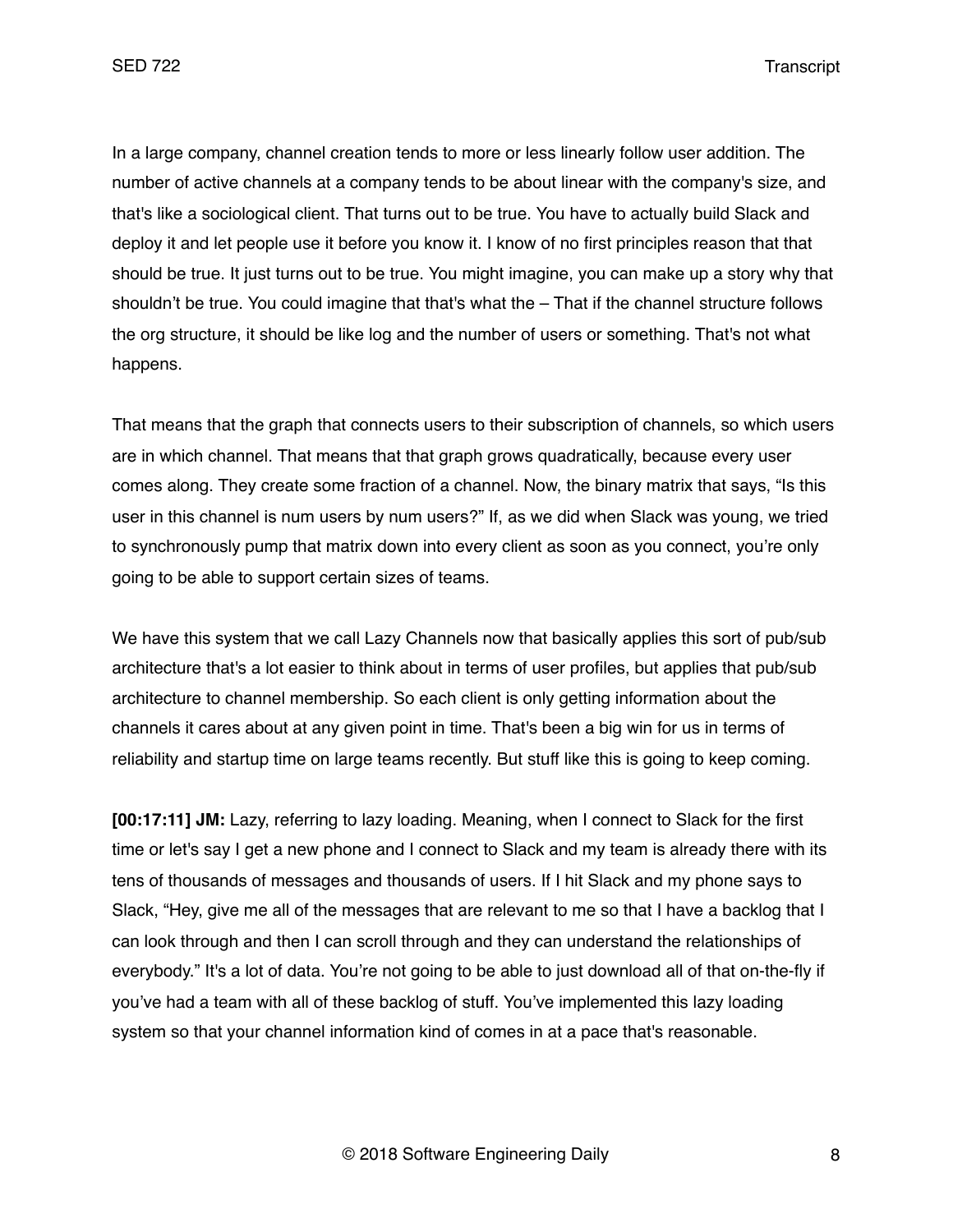**[00:17:58] KA**: Yeah, precisely. I'm using [inaudible 00:18:01] in sort of the classic big system design sense, where the nice thing about doing work eagerly is if you know you need to do it, you get started as soon as you can. But the nice thing about doing work lazily is it turns out you don't need to do it all all the time. That's exactly kind of one of the dichotomies that keeps sliding around for different parts of the product. I think it's a function of how people are using the product in certain ways. There's no kind of right way to design it. When you hear me give this talk, you're like, "Well, yeah. Of course, you'd want to do channels lazily," but you kind of need to see how people turn out to use Slack before you know for sure that Lazy is the way to go with it.

We kind of went deep into this example of channel membership, but there's a million little objects inside of Slack that are kind of like this. Files are like this. Custom emoji are like this. We talked about users. The sort of existence of channels, whether they've been archived, things like that. It radiates outwards in lots of different ways. It's a little bit – This sort of eager versus lazy dichotomy, I think it helps to kind of know little bit about the shaggy dog story of where Slack came from for why it started out so eager. There is real technical DNA for Slack's broadcast message bus that dates all the way back to it being a game server for the massively online game glitch, which is what the company Tiny Speck was originally formed to produce.

Slack, the messaging product, is partly a piece dividend of that failed massive multiplayer online game that they came together to build. In the game world, what's going on when you're looking at that splash screen with all the ogres on it and so on, is that you're getting a somewhat consistent view of the whole game state on the server so that every time you turn around the corner, there's not some glitch where something pops into view while you go fetch it over the network. You want a pretty coherent view of the game world so that you have a sense of presence so that it feels like a virtual place.

To the extent that this is knowable, I think that sense of presence and virtual place is one of Slack's intangible advantages in this space. I think that is one of the reasons that Slack tends to feel more like an office than like a program that you type text into and that spits text back at you. I can't prove that and I don't know of any easy way to run the experiment. But that's one of the reasons we're not totally reckless about just saying lazy everything all the time.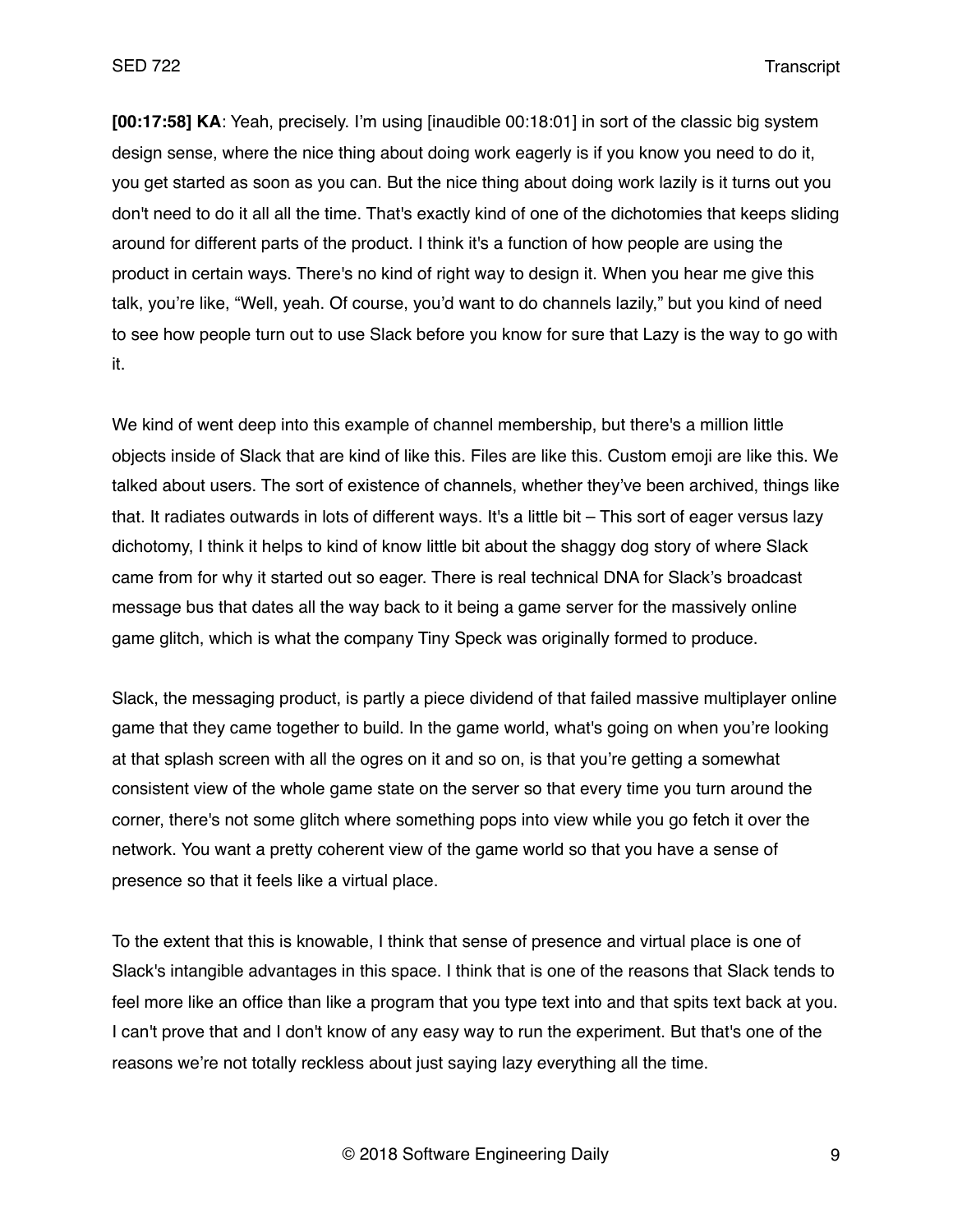**[00:20:21] JM:** It's such a useful analogy, because you mentioned this term graph, like this Slack's idea of – Or I think you said in terms of the client, you could think of the client's data in terms of a graph. When I think about a game, like if I'm playing an online game like World of Warcraft and there's all these data that's going on in the world, I'm not downloading all of the data. I'm incrementally getting kind of the data that's local to me, that around me in my virtual environment and then some horizon around which I might explore so that I'm not going to hit the edge of the world that's sitting on my machine anytime soon. I'm always getting the edges of the world buffered to me. It seems like at Slack you kind of got the same thing. I mean, you want to be able to click into any channel and have some context for what's going on in the channel, but you don't need to have the entire state of the world eagerly buffered to your client.

**[00:21:17] KA**: Precisely. I think there's an interesting – And games are fascinating technical artifacts by the way. I mean, I think we should – Those of us who don't make games, it's wonderful to learn a little bit about how games work on the internal side of things. I think though the interesting difference between sort of Slack and something like a virtual game world is that there is no spatial analogy with Slack. In the game world, there's a clear notion spatial locality. They've tiled the universe in some spatial way. Even if I'm running around it very quickly, there's some direction that I'm running it in and there's only a set of neighbors that I could possibly go to next.

Whereas somebody consuming their channels, like maybe you could machine learn something predictive. But all by itself, there's a chance that they'll kind of randomly access their channels. It's hard to kind of get ahead of it in the same way that you can in a game world.

## [SPONSOR MESSAGE]

**[00:22:12] JM:** A thank you to our sponsor, Datadog, a cloud monitoring platform bringing full visibility to dynamic infrastructure and applications. Create beautiful dashboards, set powerful machine learning-based alerts and collaborate with your team to resolve performance issues. You can start a free trial today and get a free t-shirt from Datadog by going to softwareengineeringdaily.com/datadog.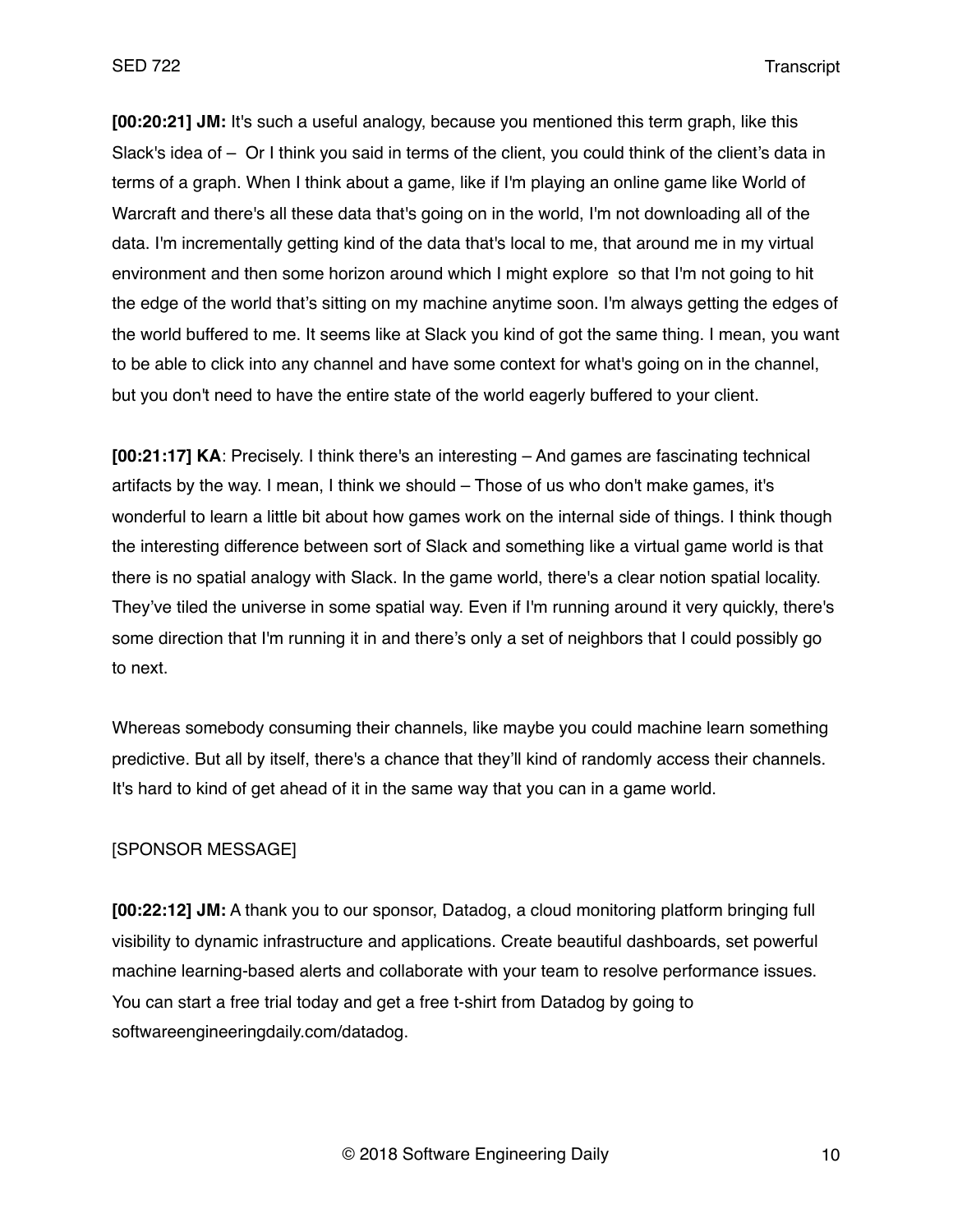Datadog integrates seamlessly with more than 200 technologies, including Google cloud platform, AWS, Docker, PagerDuty and Slack. With fast installation and setup plus APIs and open-source libraries for custom instrumentation, Datadog makes it easy for teams to monitor every layer of their stack in one place. But don't take our word for it, you can start a free trial today and data dog will send you a free t-shirt. Visit softwareengineeringdaily.com/datadog to get started.

Thank you to Datadog.

#### [INTERVIEW CONTINUED]

**[00:23:20] JM:** Since we're on the subject of games, there was a show that we did fairly recently about network connections in gaming. As an example, let's say you're playing a twoperson fighting game, even just a two-person game, and we're playing over a cellular network. So it's kind of flaky. Let's say I throw a punch at you in the virtual game and then there's like a network partition, but in your view of the world, like maybe you're on a better network than I am and your view of the world is that I have not thrown a punch at you yet. So you're going to throw a kick and then there's kind of a conflict resolution that has to happen because we're not punching and kicking each other at the same time.

So on the server, when the server reconciles that, the server is going to have to make almost a subjective decision around what came first, the punch or the kick? From the talks I've seen you give about Slack, there is some subjectivity here on the messaging side of things too, because you have to do the ordering of messages, and the ordering of messages can be analogous to who punched first or who kicked first.

**[00:24:28] KA**: Yeah. It's exactly true. There are a few interesting cases around typing in the tale of a channel, checking the last message in a channel, where one of the things that we've chosen to get "wrong" from the point of view of trying to solve atomic broadcast is it is possible in some circumstances for me to see my message sent first and then you spoke and you to see the opposite order. It turns out that's only for a short period of time and only for the last few messages in a channel. That's something where the other things we'd have to give up on to make that impossible worth it, it would have involved things like doing more round trips back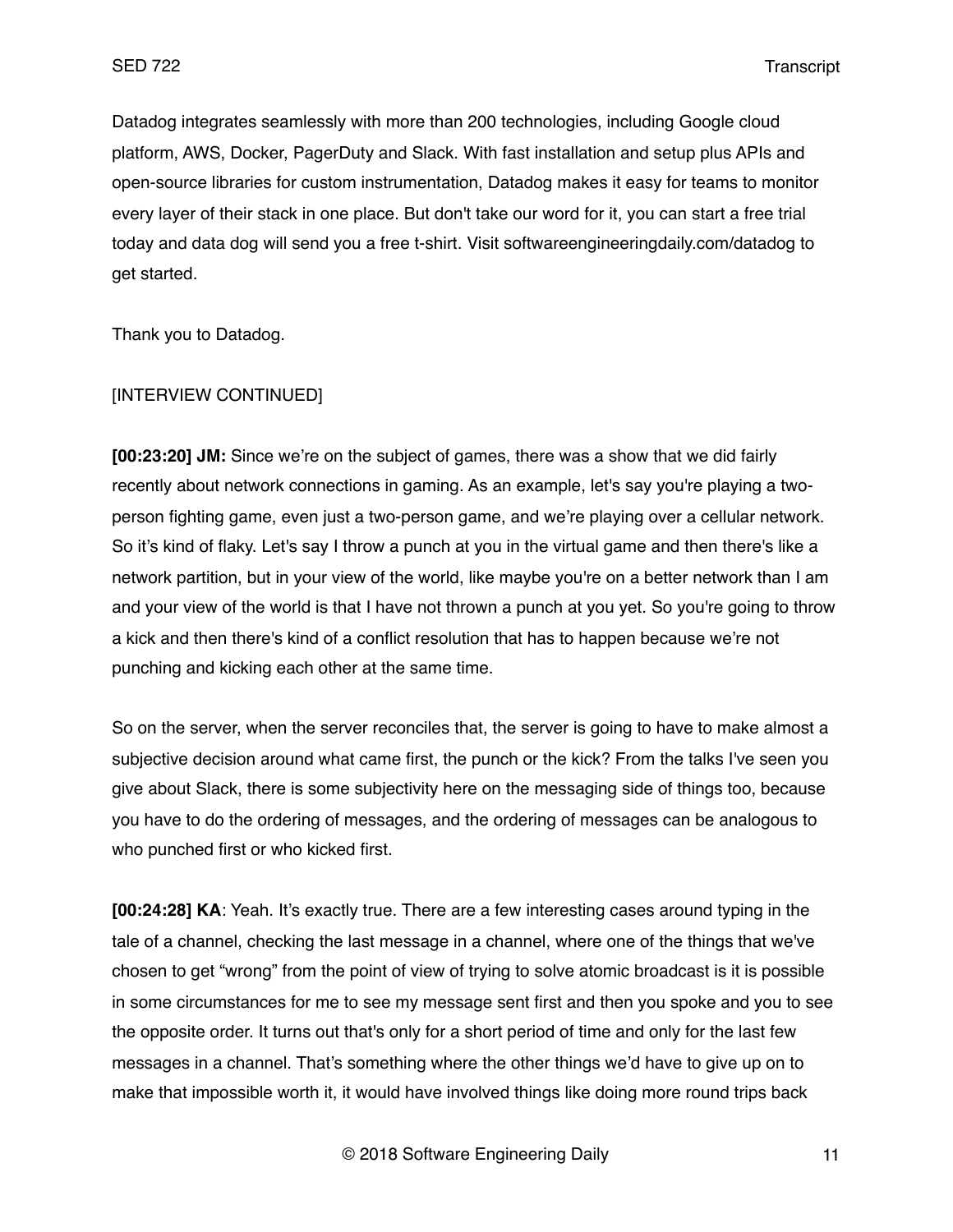and forth to server before we could give you the feedback that says your message is sent, which is one of the things that make Slack feel subjectively sort of correct.

There's also – With the particular example of message sending, we've kind of gone through a revolution of that over the last couple of months in a major way. One of our founders is Seguei Mourachov. He's the tech lead still of our message bus team, and a great programmer, fun we got to work with. One of the things that has historically been unusual about Slack as sort of a web socket client has been that you can actually mutate the state of the application by writing up the web socket.

For those of you that haven't used them before, web sockets are connection-oriented and they're full-duplex. So it's not quite the same thing as an HTTP long pole. You're free to write framed messages up to the server and the server is free to send framed messages down to you. For a long time, we actually would do message send by transmitting a message up to this real-time message bus, which then on the backend was responsible for persisting it. The story around how it actually got to be persistent and stable storage in the system that – The system of record for us, which is MySQL, was slightly convoluted. That Java program that you're writing to doesn't synchronously contact MySQL or even a web app that contacts MySQL while you're waiting for feedback. It could actually lead to some unusual and kind of strange cases.

For instance, if the storage system or web app in front of the storage system was backed up, there was actually provision in that Java program to queue some messages on disk and retry transmitting them back into storage. These are all sort of messages that we've act to users as being fully sent, as being fully backed, and part of those stream of record.

Slightly convoluted case here, but long story short, we now post to a REST endpoint, the same API endpoint we advocate third parties used to send messages from our first party clients, because that was easier to reason about. But one of the things that we had to give up on is this guarantee of ordering. It used to be that that Java server on the opposite side of your channel connection was the authoritative witness of the order of messages and could never reorder anything. Now it's possible for clients to have sent something at essentially the same time from the perspective. So the way that it might appear in your client view might be different than the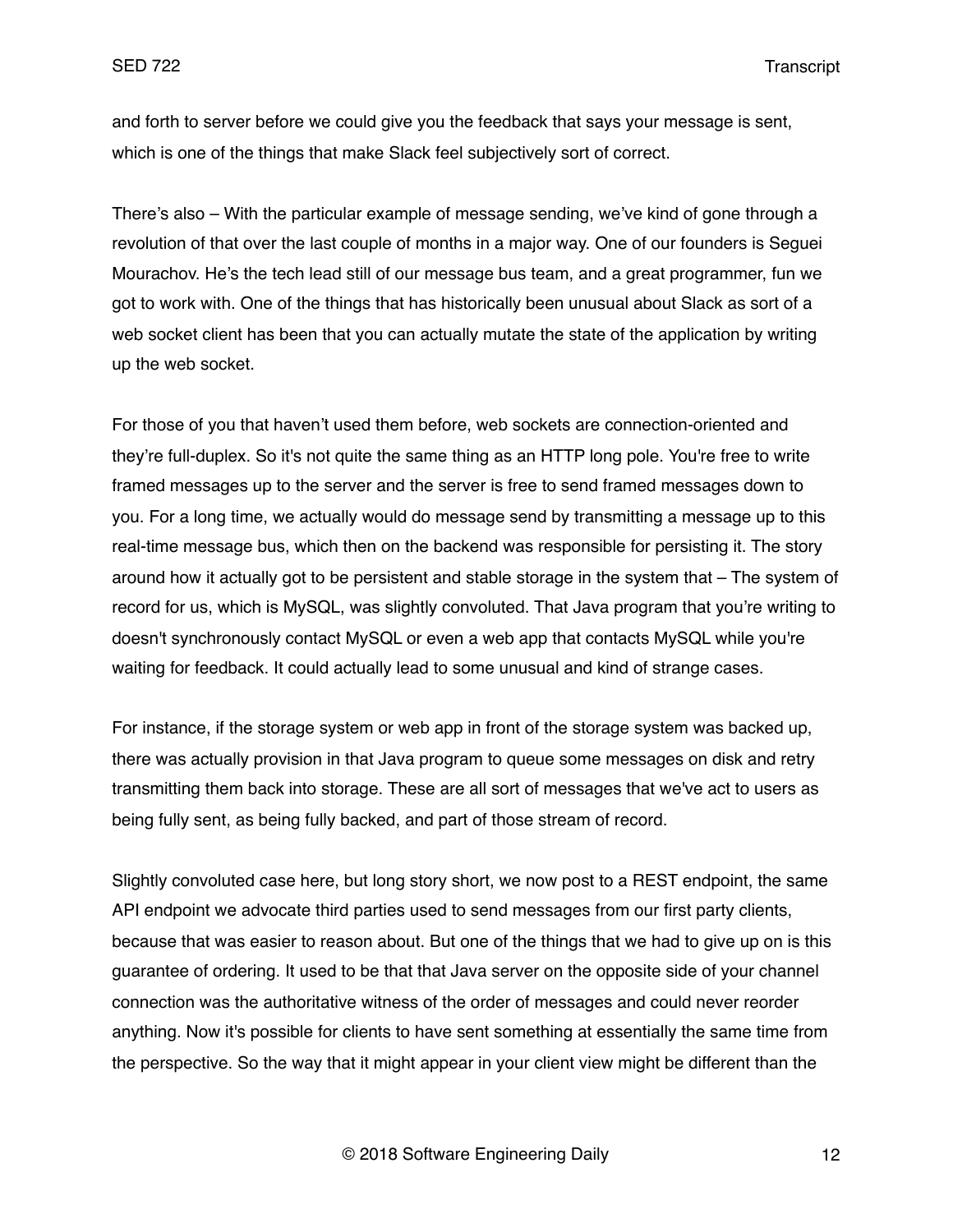way that it appears in the store of record and you'd go back tomorrow and see it in the right order.

Luckily, Slack is for human beings, and human beings are able to make sense of these distinctions. It's one of the areas where you kind of get to relax atomic broadcast a little bit as you sort of say, "What uses are people actually putting this software to? Are they trying to build a distributed database out of this? Are they trying to build a distributed ledger out of this?" No, or they shouldn't be anyway. It's not a good technology for it.

**[00:27:55] JM:** Not yet.

**[00:27:57] KA**: Well, yeah. I think it's probably out of scope for us. I think we want to keep this humans are in the loop in channels capacity as Slack as a way of settling bets on the technical architecture for a long time if we can.

**[00:28:09] JM:** I wonder if the Slack chain ICO would get some buyers.

**[00:28:16] KA**: Oh my goodness! Yeah, I think some sort of bingo card just got [inaudible 00:28:18].

**[00:28:19] JM:** Exactly. Right.

**[00:28:23] KA**: Yeah. I suppose I technically shouldn't comment. But, yeah, I wouldn't be holding my breath for that anytime soon.

**[00:28:28] JM:** You started touching on the architecture of the chat system, and I wanted to review the architecture, because I was looking into it yesterday and it's kind of complicated. But I think we can approach it in a way that will be useful enough to the listeners. So if I send a message from my phone and I'm hitting Slack, that message is going to go through some layers of routing and load-balancing, but eventually it's going to hit something called a chat server. Then you have a web app. So the chat server is kind of this dedicated thing on Slack side of things that manages some of the chat message ordering and some other aspects of the chat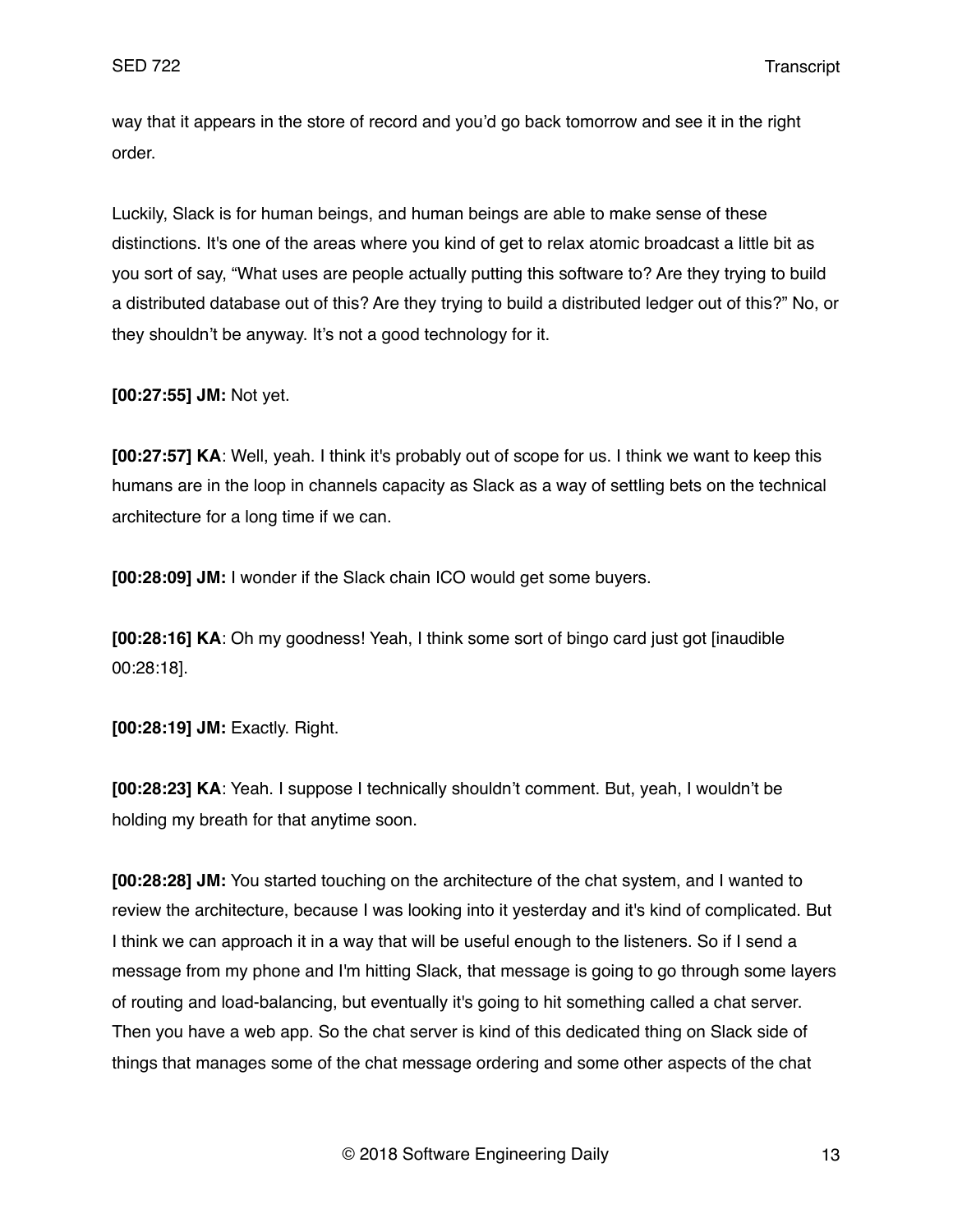world. Then the web app is sort of like the back and the backend. Can you give a brief overview of these two pieces of infrastructure? Then we can talk about them in more detail.

**[00:29:19] KA**: Yeah, absolutely. At the risk of I'm picking a knit with, of course, we're not going to be able to go into all the detail in the world here. But for what it's worth, sending a message these days does actually go through the web app that I'm about to describe.

When you go to slack.com, there's a web application on the other side of that and it goes through, as you're saying, a fairly typical through a global scale service layer of DNS and routing and everything else until it makes its way into our application tier. One of our application server is a descendent of a LAMP stack app. There's a bunch of sidecar is running. There's a bunch of other stuff running, but from 100,000 feet, you can tell that this used to be a PHP monolith talking to MySQL.

MySQL is still in the room. The PHP monolith we've migrated it to Facebook's eventual typing system, our gradual typing system for PHP called Hack lang. So we're using HHVM, which is the Hack lang virtual machine instead of PHP on these servers. But the thing that's actually terminating HTTPS for you is Apache, and Apache is talking over a fast CGI, about a million lines of PHP code that we've written. That monolith is sort of the authority about application logic in Slack. It's what knows what a channel is. It's what knows what a user is. It knows the rules about what kinds of users can create what kinds of channels and who can invite whom and who can see what objects. There's a lot of Social Security reasoning that goes into this. It does authentication and it is also the sole contact integration point for storage for a database.

We are partway through a migration from vanilla MySQL sort of sharded by the client, where the PHP actually uses application logic to figure out which MySQL server to contact for a given data to a system called vTEST that was originally developed at YouTube. VTEST is a layer of scale out on top of MySQL. So instead of sharding MySQL in client-side code, we have a certain meta-schema for how we want the test to shard our data. The test then talks to a bunch of leaves that are running MySQL as well.

It's still physically MySQL. MySQL still actually got the bits on disk and still a thing that we backup. We also have a bunch of caching. So we're using mem-cache to look aside cache. We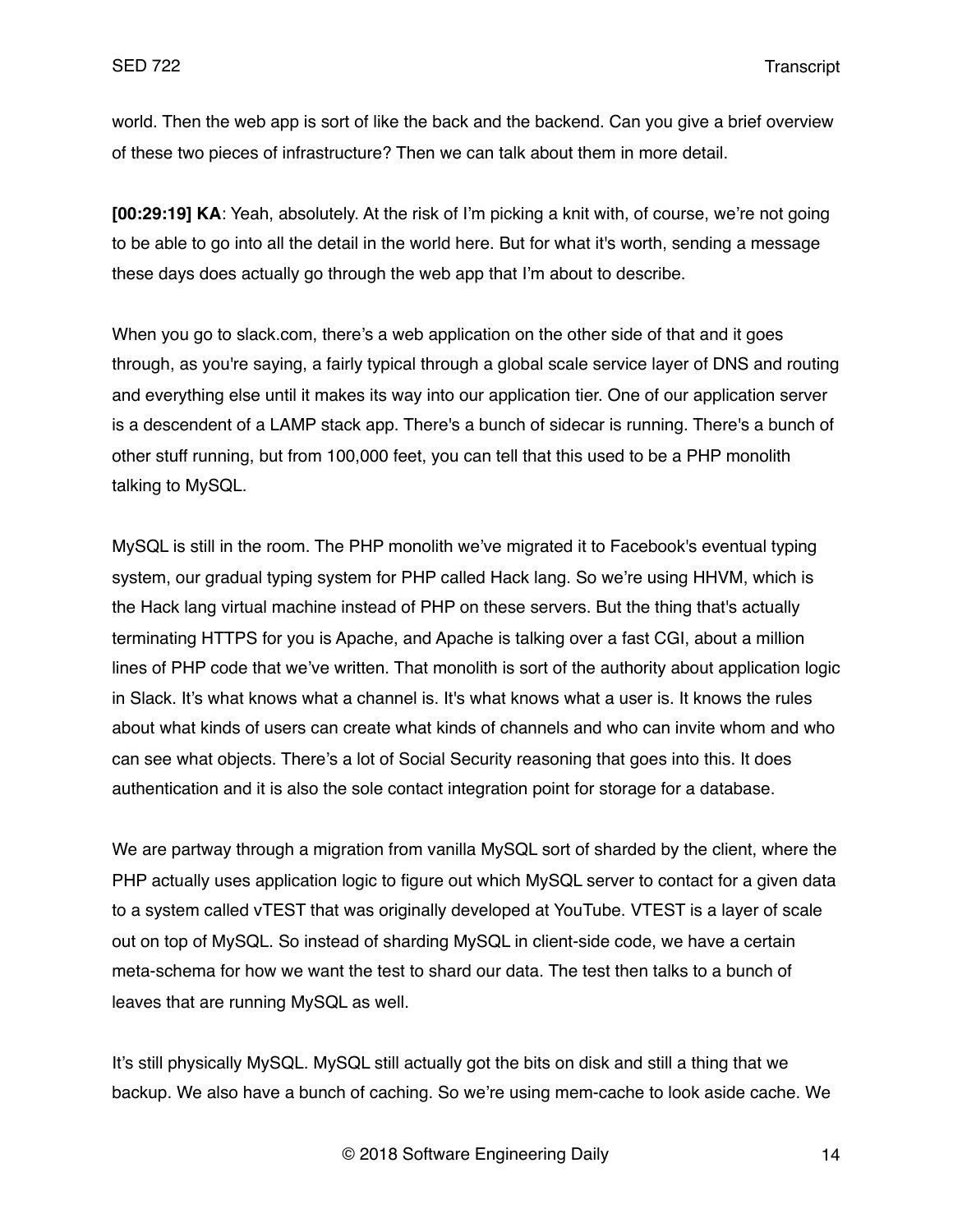use Redis as a buffer for our job queue deferral system. We have a e system for different work to later in time in case a web request is running too long. We call that the job queue. It's not very creative, but lots of places have fancier codenames for their setup.

Basically, we have a big set of Kafka topics that we pump deferred work into. We have a little Go service the polls those Kafka topics and buffers them into Redis. Then we've got a fleet of workers also running a PHP monolith consuming out of the buffered jobs in Redis. This is how things like unfurls when you type a URL into Slack and we make a little box around a summary of it. We might need to retry it a few times, because that website might be down when you typed it the first time and it might be long-running. That website might just be slow. It might just take us 30 seconds to unfurl it. You want to take that out of the context of the web request that you did the initial send in. We do similar things for search indexing, for lots of other kinds of value addition to minor application action. But this part of things really is your father's web app. This sort of thing is understandable in terms of our CTO, Cal Henderson, was well-known for scaling Flickr before he got started in what would become Slack. He wrote an O'Reilly book that's titled *Building Scalable Websites*. If you're going to read that O'Reilly book, there'll be a bunch of stuff that sort of is obviously in the DNA of the application still.

**[00:33:03] JM:** So the channel server though, when I am like sending a message from my phone. After I've established – I've initialized my connection with Slack. I've logged in. I'm already sending messages. I'm connected. If I send the message, is that message being hit immediately by channel server after it goes to the layers of load-balancing, or is any individual message like hitting the web app as the first tier?

**[00:33:31] KA**: Nowadays it is the latter. But as recently as a couple of weeks ago, I think there probably still were some people [inaudible 00:33:36] that group where you'd have written to a channel server to send the message.

Let's switch over the channel server here for a second. Let's say that this is all the technology I've described so far, which basically is just a big website. Let's say that you want to build Slack and you're only allowed to use those kinds of technologies. Without the element of server push, you're going to be forced to use the kind of pulling methodologies that I referred to early on in our conversation here, where if I'm a client of this Slack service and I have no way of being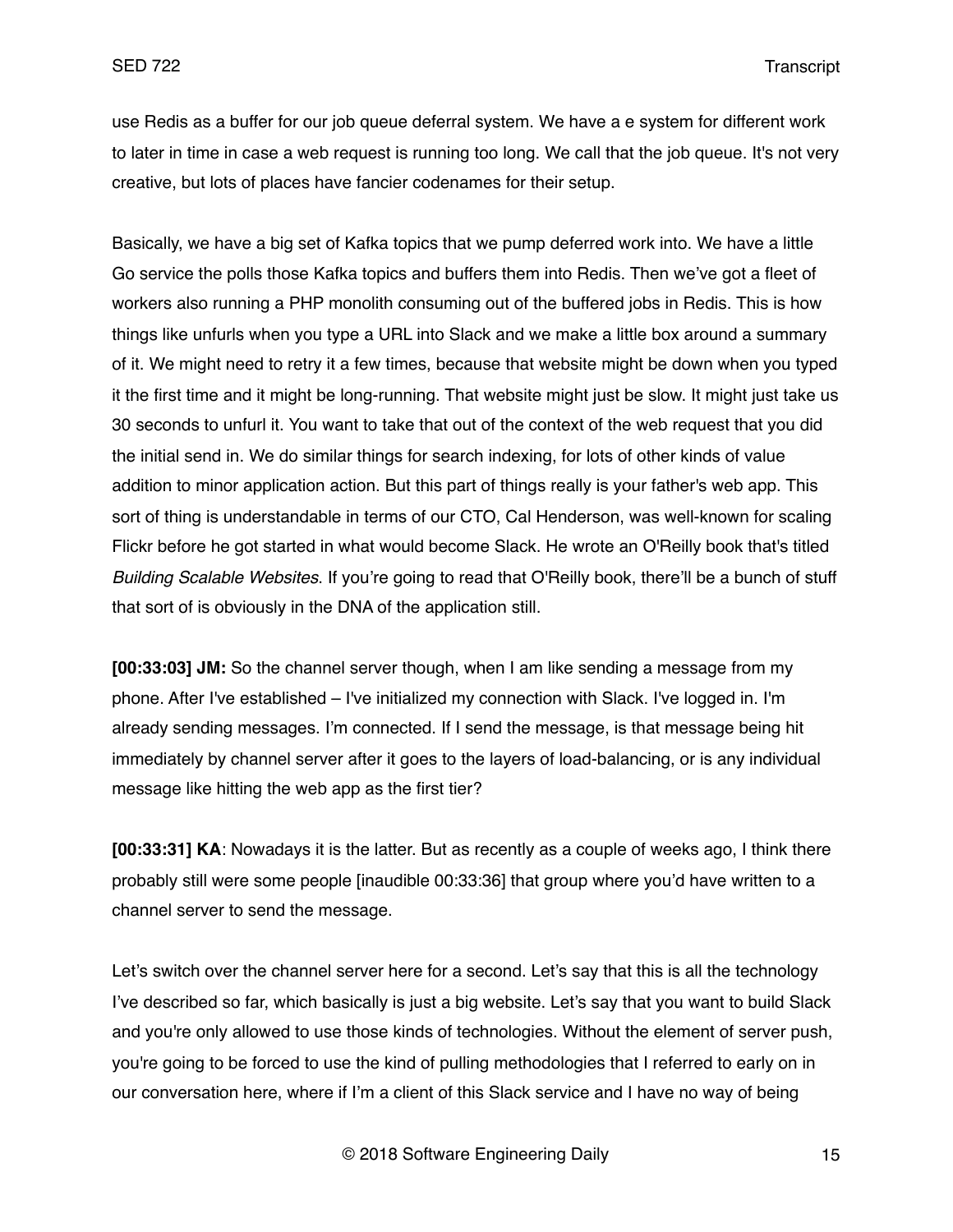notified asynchronously when something's changed server side, I'm just going to have to pull. I'll have no choice but to say, "Any new messages? Any new messages? Any new messages?" on some cadence, right? That turns out not to be a very efficient use of client or server resources, and you don't get very good latency for the effort. Plus it's hard to furnish all kinds of nice little features that make it feel more like a virtual place. It's really hard to do typing indicators that way, and typing indicators really help a lot with message services. Help humans coordinate their conversation.

We have this system and we're going to use the channel server as sort of a representative for this, but the reality is it's kind of a constellation of services that runs in lots of different places now. The goal of this constellation of services is to provide a real-time channel abstraction. To provide something that you can long pull on. Something that you can select a few old-school UNIX terminology. Clients consume from this pipe by opening a web socket to a URL that they get from the web application. The web application as part of your login process, it looks at your token and says, "Oh, okay. Yeah, you're Jeff Mayerson. You're part of these teams. Here's a URL for you to go listen to," and you go listen to it.

Then it is the responsibility of this server infrastructure to make sure that updates that real-time clients care about get broadcast over that bus. There are side calls sprinkled throughout the web application into this real-time service to say things like, "Jeff started typing," or in the case of message send, "Hey, a message got sent. Let's broadcast it to all the people that care."

When somebody logs in or opens their laptop or focuses the application for the first time in a while, it will say, "Hey, user so-and-so is present again," and clients might stick a green dot next to your name in response. So that real-time part of things, and in a perfect world, the bus is kind of stateless. We should be able to power cycle the whole thing and all that would happen is that people aren't getting updates for a little while. That's an ideal we haven't lived up to very, very well until recently in my opinion. Conceptually, that real-time part of things, we try to keep that a sort of separation of church and state between the stateful part of things that we backup and involves application level reasoning and that we can make guarantees to customers about when they have regulatory compliance demands and things like that. The ephemeral only in memory long enough to be transmitted over the network part of things, which is kind of represented here by the channel server.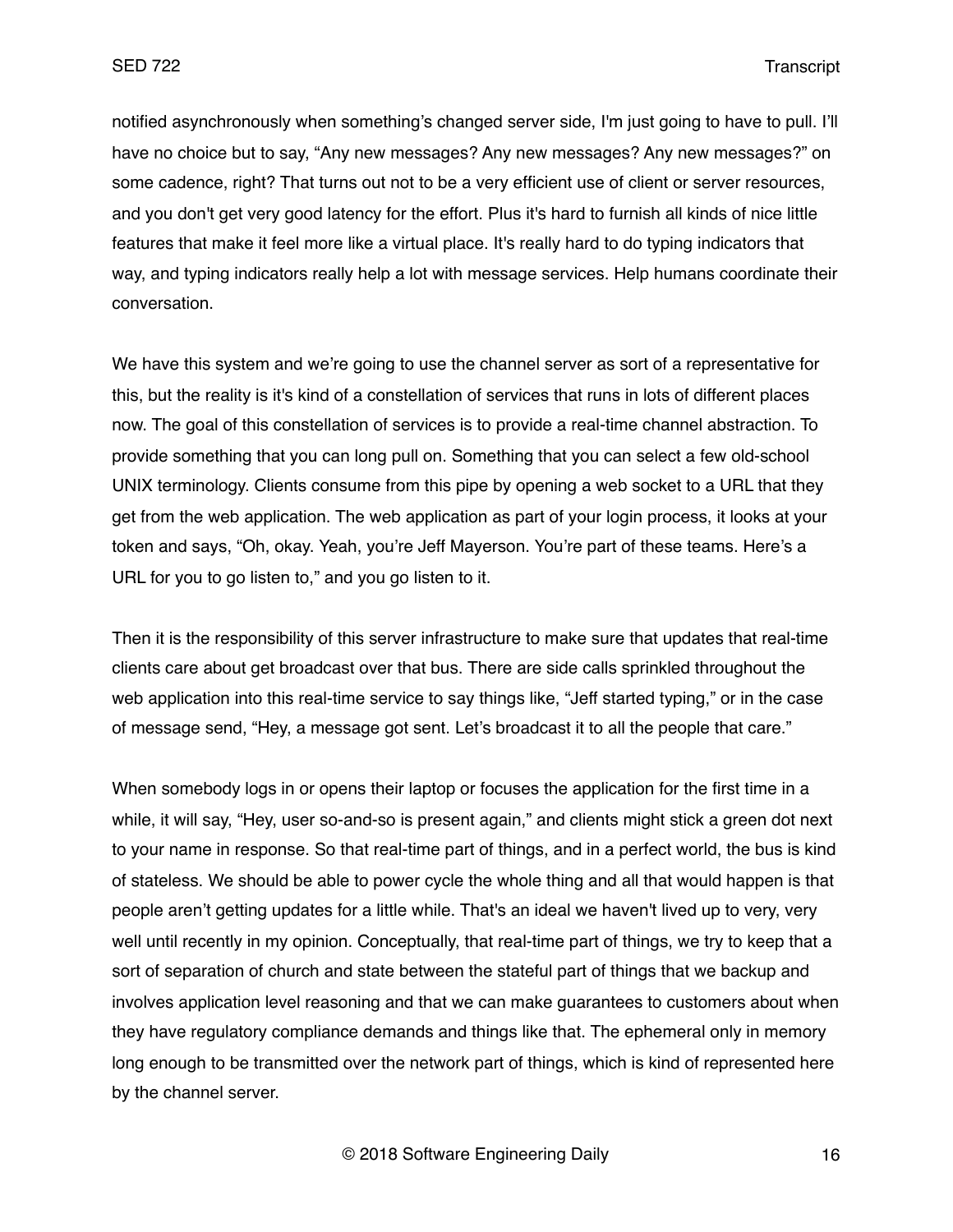The reason they're called channel servers is that the semantic level, the domain of ordering inside of Slack is the channel. There is no global ordering of events that is not within a single channel. For instance, if you look at your Slack team and it has 700 channels and there are timestamps that represent server timestamps attached to those messages, but there's no guarantee across those channels exactly what order the events happened. If something has the same microsecond timestamp, there's no way to say which [inaudible 00:36:59] before.

For messages and other stateful events, like the creation of threads and sharing files and things like that, within a channel, there is a total order. The way that we guarantee that total order is that the channel servers themselves are a consistently hashed ring by channel ID. So when I want to send a message, I take the idea of the channel I'd like to send it to, I project it on to this ring of servers. Last I checked, it was in like 40 servers. That's the server that I'm going to go hit to send the message in. Its job and privilege and responsibility to provide a total order on all the messages. It the thing that actually gets to decide what goes out in what order over the web socket to clients.

**[00:37:41] JM:** The channel server is, if I understand correctly, is responsible for imposing this ordering on messaging. It's responsible for receiving messages and then broadcasting those messages to other users that are in the same channel, the same channel on Slack. I believe there's also a responsibility of check pointing those messages to disk so that if it in case the channel server falls over, you have some redundancy.

**[00:38:12] KA**: So that was true at one time, and we no longer do that as of relatively recently. One of our quarterly goals was to get the on disk queue of the channel server out of the loop. As I sit here talking to you, I believe that's finally completely true and we'd have to get Serguei or another engineer on his team in here to the make sure I'm not lying to you. But if that's not true yet, it's awful close to true.

**[00:38:33] JM:** Was that an anti-pattern? Because then you were dividing up the persistence responsibilities between the channel server and the web app. Like the web app was kind of thing that handled check pointing things to your MySQL source of truth, and you had this other kind of persistence backup thing.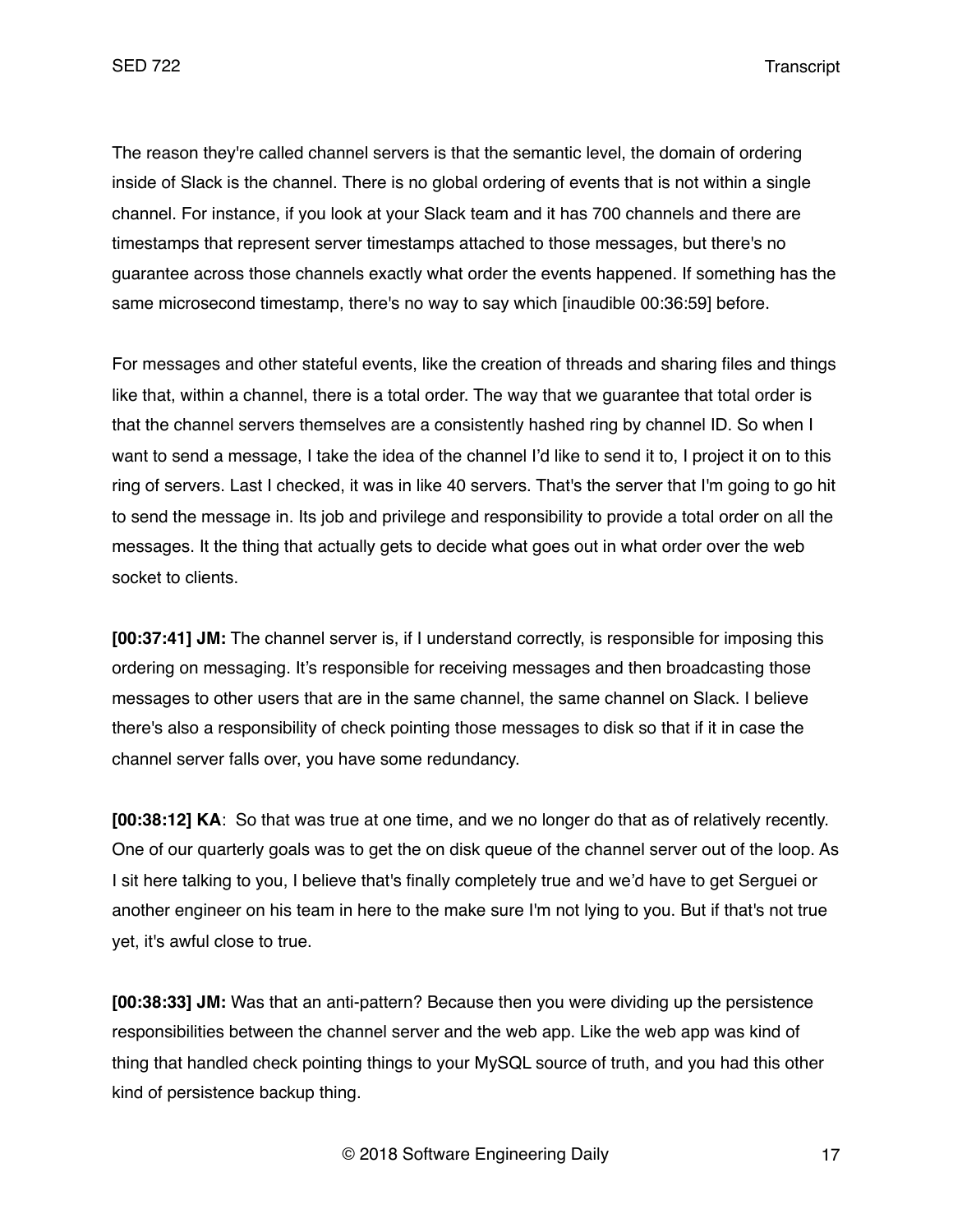**[00:38:53] KA**: Yeah. I mean, anti-pattern might be a little bit strong. I think there are perfectly good reasons to done things the way that they were done initially, I think, but it was a recurring source of some complexity, especially as we do more and more products where we make representations to customers about where their messages are or how we're handling them.

For example, my colleague, Richard Crowley, gave a talk at Frontiers, which is our user conference recently, about an EKM product we're rolling out pretty soon hopefully. EKM stands for enterprise key management. The idea here is that we have customers who, for their security sensitivity reasons or for compliance reasons, want to hold the encryption keys to their data. They don't want Slack to be able to read their messages even in principle. They'd like to be able to revoke Slack's access to all their data at some point in the future if they need to.

So we have a system that we're  $-$  A product that we're trying to put together that lets you take your key management system and integrate it with your installation of Slack, such that Slack uses your keys to encrypt and decrypt data. A little bit of thought of – If I can kind of brag about this for a while, like Richard kind of came up with something really pretty here, because it's really hard to do this and preserve search, and preserve lots of other value ads inside of Slack, and we think we're going to be able to do it. But that's an example of a product where when we're sitting there trying to plan it out and figure out how we're going to do it, we kind of kept coming back to that little on disk queue of messages on channel server and saying, "Oh! Right." Those ones, "Does the channel server need to be able to talk to the key management system now? Do we want that to be in the loop for a send?" It just sort of felt like a big wart on the side of the system.

Sort of similar stories around some data loss prevention products that we have. Also, we have retention settings. So some people, we tell you we'll delete your data after seven days, or 24 hour, or whatever they want. It was another thing that we had to make sure was sort of looped into this that was on a completely different system, that wasn't part of MySQL. It also was something that was a fuse that was lit if sort of the site was down. Imagine that sort of slack.com is unable to process web requests for whatever reason, but people are still logged in and sending messages on channel server. If we've acknowledge receive of those messages, we sort of got this on disk queue growing in a tiered machines that is a sort of lit fuse that will eventually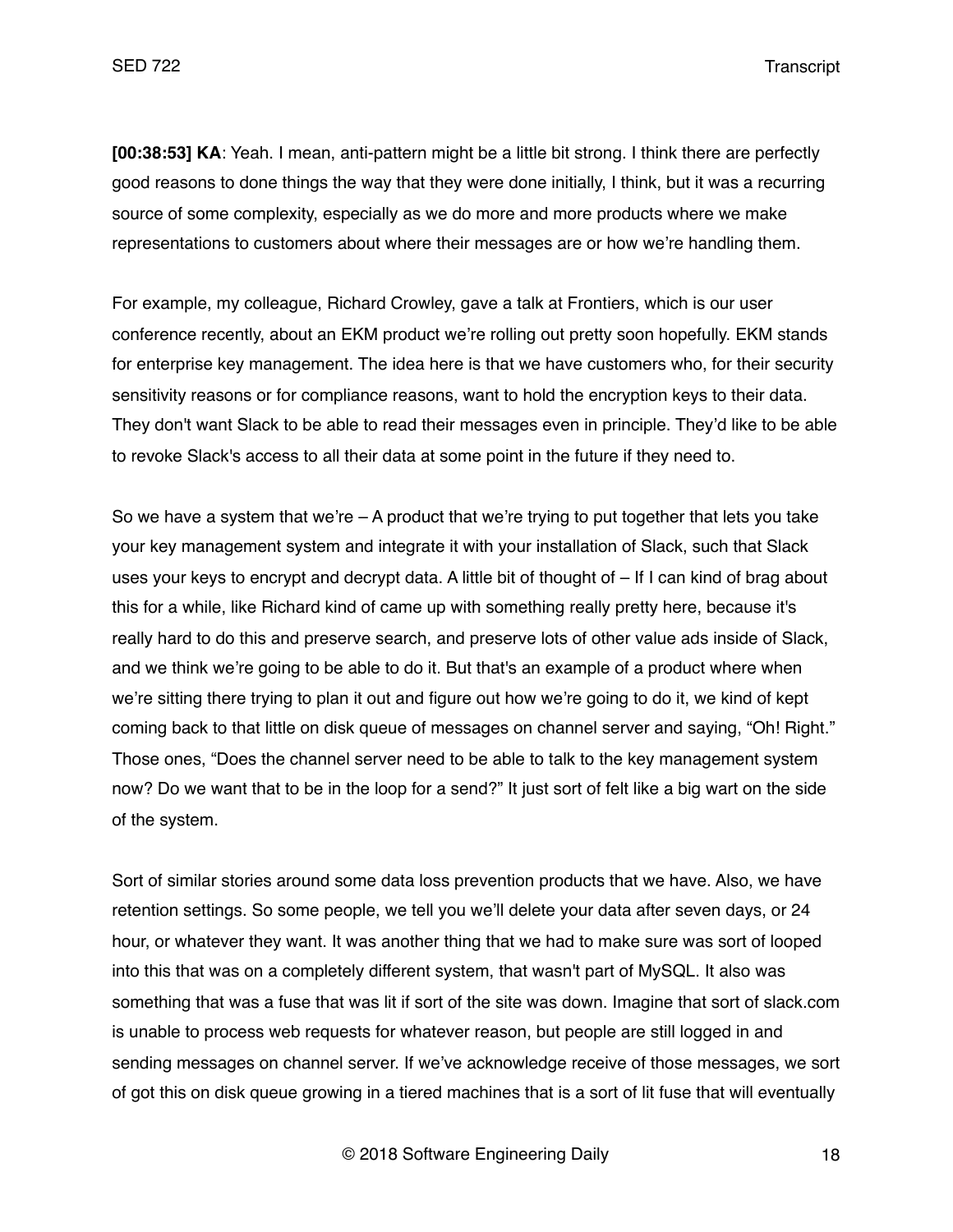run out of disk space. That limits our time to be able to respond to the outage. Yeah, it was something that I think caused a lot of complexity. I'm sure the way that we're doing it now has and will also continue to cause problems. We just like those problems better.

**[00:41:26] JM:** Fair enough. One question I had about the channel server. I think I have – No, I have not done a show with WhatsApp. But WhatsApp, they use Erlang, and I've talked to other people that use Erlang for managing these kinds of multicast chat systems. You use Java for your channel server. What are the advantages of using Java, and have you looked at Erlang at all as a potential use case? Because I hear Erlang mentioned a lot in the context of high uptime chat-like multicast systems.

**[00:42:00] KA**: Yeah. Actually, I should say before I go any further here that we're not a Java monocultural shop. Our calls team actually uses Elixir for its backend. So the video chat and screen sharing and voice calls inside of Slack. Elixir is in the loop there. Elixir is kind of modernization and syntactic sugaring on top of Erlang. To be fair, they seem to be sort of falling into a pit of success using Elixir there. So that's great. We may use more of it in the future.

I think that the choice of sort of tooling on the part of the founders, including LAMP stack, including Java, including the fact that the client is sort of framework was JavaScript. At least classic Slack's web application was JavaScript without Angular or React or anything, just JavaScript. I think a lot of that had to do with just what our founders were most productive with.

**[00:42:49] JM:** Nothing wrong with that.

**[00:42:50] KA**: Yeah. They weren't interested in necessarily learning something new. They knew exactly how to do this with the tools that they knew best, and so they just got started doing it. Java has not been the weak link in the chain for us for what it's worth. The sort of first-class service languages at Slack that has some high-volume adoption inside of our services are Go, Java and Hack lang. We do have some services that we've all [inaudible 00:43:12] in Hack lang. Not just the web service. Elixir is a minority choice. Calls also have some C++ services. As we make some acquisitions, we're starting to acquire some small startups. We also end up integrating their stacks. They bring in some diversity in that realm as well.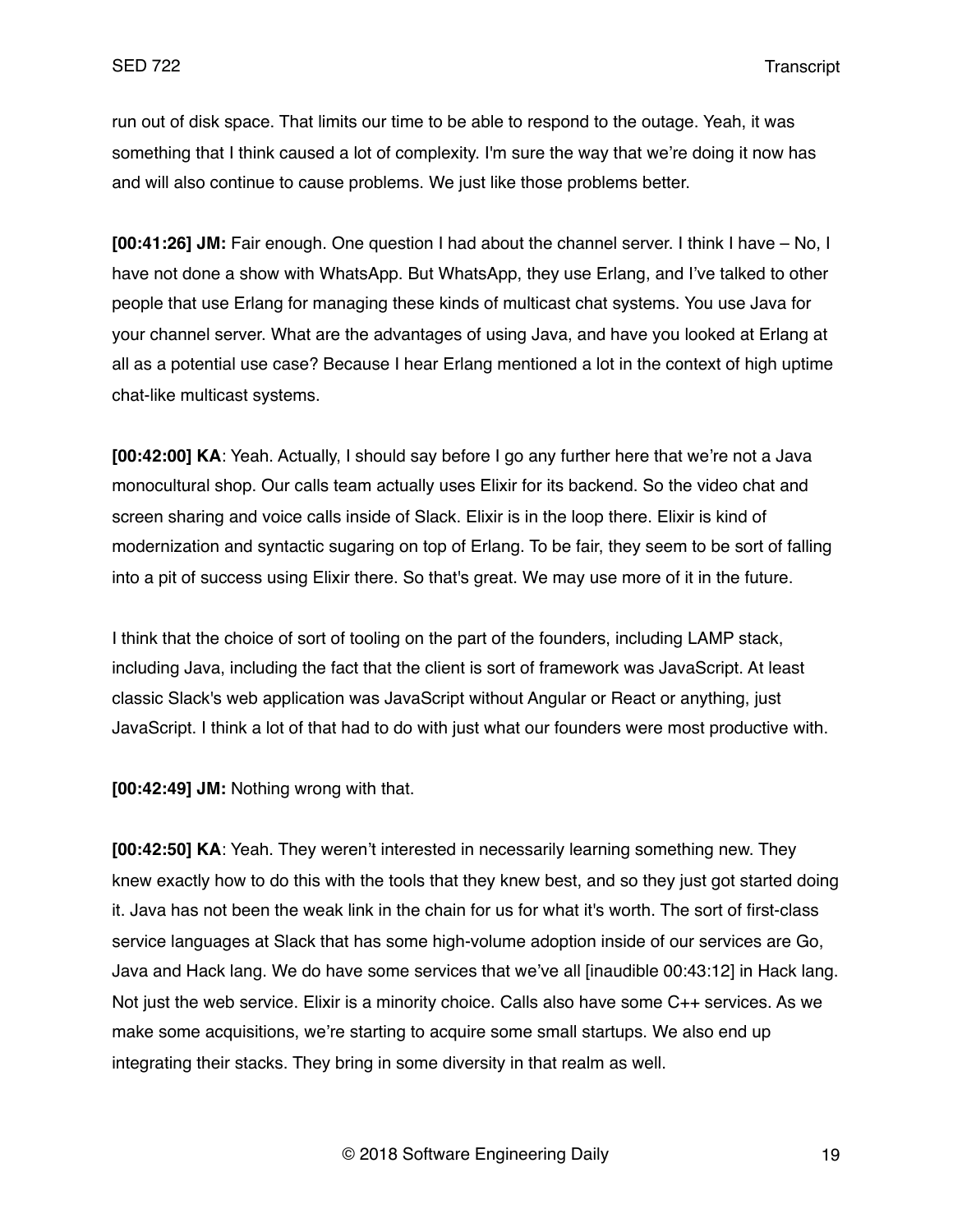We're not kind of perfect monocultural Java, PHP or Go home type of place to date. Also, I think it all kind of fits into the pragmatism that informs the sort of technical spirit of Slack. It's a place that kind of flies in the face of an impossibility result and does something useful anyway. So kind of culturally and spiritually, we're not the kind of place we're going to say, "Right! We [inaudible 00:43:53] with Erlang."

Since you mentioned WhatsUp by the way, and this is not – I was briefly at Facebook after WhatsApp acquisition, but never worked on WhatsApp. But my understanding from public stuff about WhatsApp is that at least classic WhatsApp, sort of cellphone to cellphone, small number of participants, was actually in-memory server-side entirely. There was no actual persistence to it. The messages were actually only stored on phones. They were queued in memory serverside until you started the WhatsApp client.

That's not to say that you can't ever do persistence using Erlang, but that seems to be a little bit of a unifying thread for the things where Erlang is extremely successful. With us with calls, that Elixir service on describing calls also has that property right. We're not recording your audio or your video for you. It seems to be a little bit of a unifying thread for the use cases for Elixir, whether super, super successful. Not to say you couldn't use it in other places, but that's a thing about WhatsApp that I think was actually really freeing for me to get and sort of architect at Slack, was the WhatsApp is providing this great performance experience on super low-end devices, like why is Slack having so much trouble? Well, part of why Slack is having so much trouble getting its performance is actually that it's doing things that it's not doing, that WhatsApp wasn't doing. It's also why it was so easy for them to do end-to-end encryption. They weren't actually giving up any data at rest to do that. They weren't storing your messages anyway.

**[00:45:13] JM:** Yeah, sure. On Slack, in contrast, every message in every channel is persisted. That is a lot of messages. What is the spec for persistence of messages in Slack and how have you implemented it?

**[00:45:29] KA**: That's a great question. Our store of record, as I mentioned before, is MySQL. In some cases fronted by the tests and sometimes directly accessed as MySQL. In terms of how we physically are persisting these things, it's a table on MySQL named messages. Your message is uniquely identified in the world by a channel ID and a timestamp. The timestamp is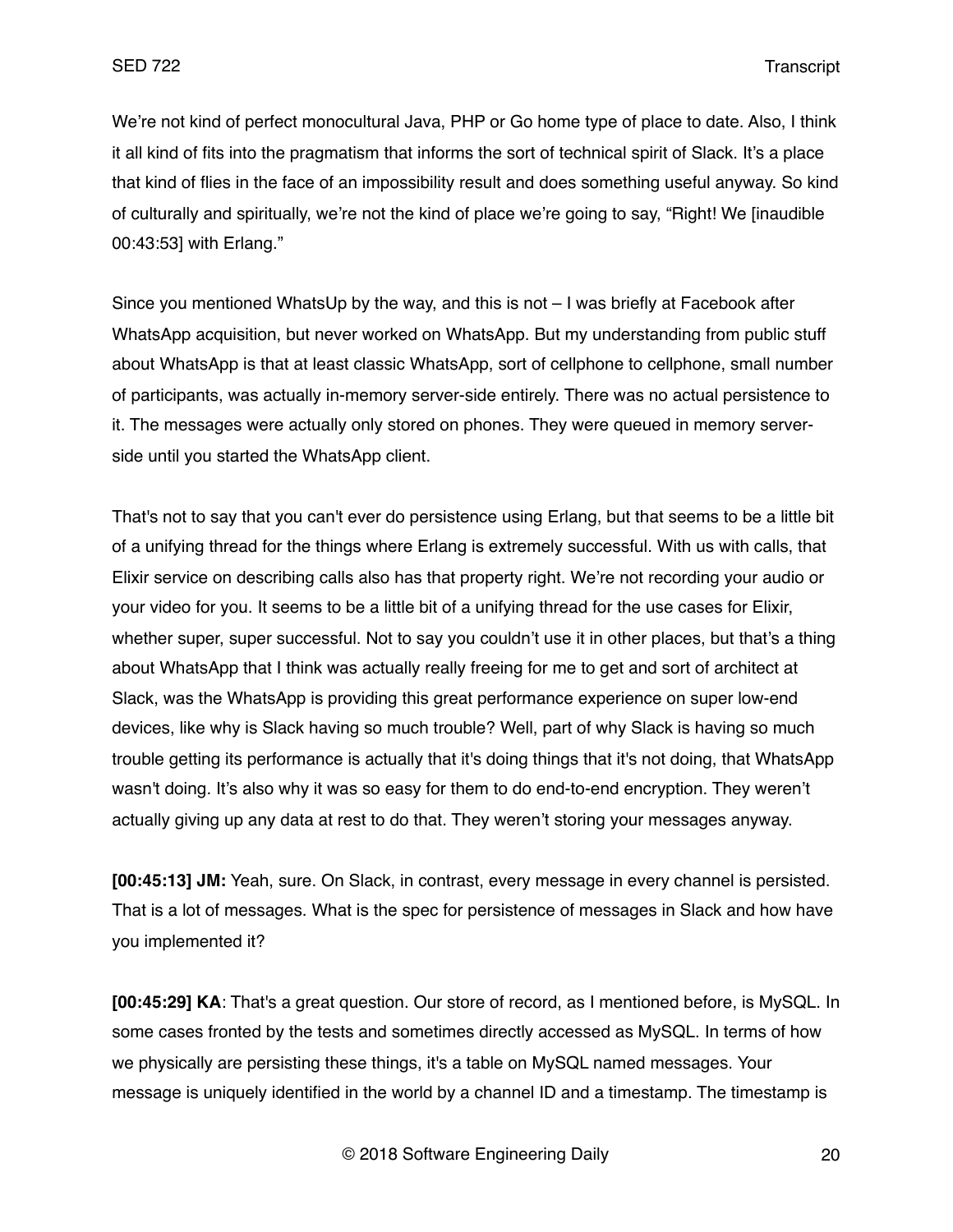fully ordered by channel servers. We get this timestamp out of channels servers. That's where the uniqueness guarantee comes from.

This is kind of an interesting thing, but since your use of Slack is dominated by – Or many people's use of Slack getting away is dominated by the sending and receiving of messages. Since so much of kind of what we're talking about here is about the real-time aspects of that, you might expect that to be really storage-intensive. In practice, the storage-intensive parts are actually different parts of the application.

We spent a lot more bites, at least last I checked, representing things like channel membership than we do representing messages, which might feel a little strange. But if kind of go back to that fact that I can only send somebody messages per day, as the company gets bigger, more and more people are going to join more and more channels. So that channel membership graph has kind of grown quadratically with customer size, while the number of messages sent is growing kind of linearly with the member users we had.

In practice, this is not where we start to get into trouble with burning up MySQL servers. It's just raw sending of messages. It's much more common that we – In terms of actual performance problems we hit, or storage difficulties that we hit, it's much, much more common that we're doing the same complicated join over and over again trying to tell you many unread messages you have for instance.

## [SPONSOR MESSAGE]

**[00:47:20] JM:** This podcast is brought to you by wix.com. Build your website quickly with Wix. Wix code unites design features with advanced code capabilities, so you can build data-driven websites and professional web apps very quickly. You can store and manage unlimited data, you can create hundreds of dynamic pages, you can add repeating layouts, make custom forms, call external APIs and take full control of your sites functionality using Wix Code APIs and your own JavaScript. You don't need HTML or CSS.

With Wix codes, built-in database and IDE, you've got one click deployment that instantly updates all the content on your site and everything is SEO friendly. What about security and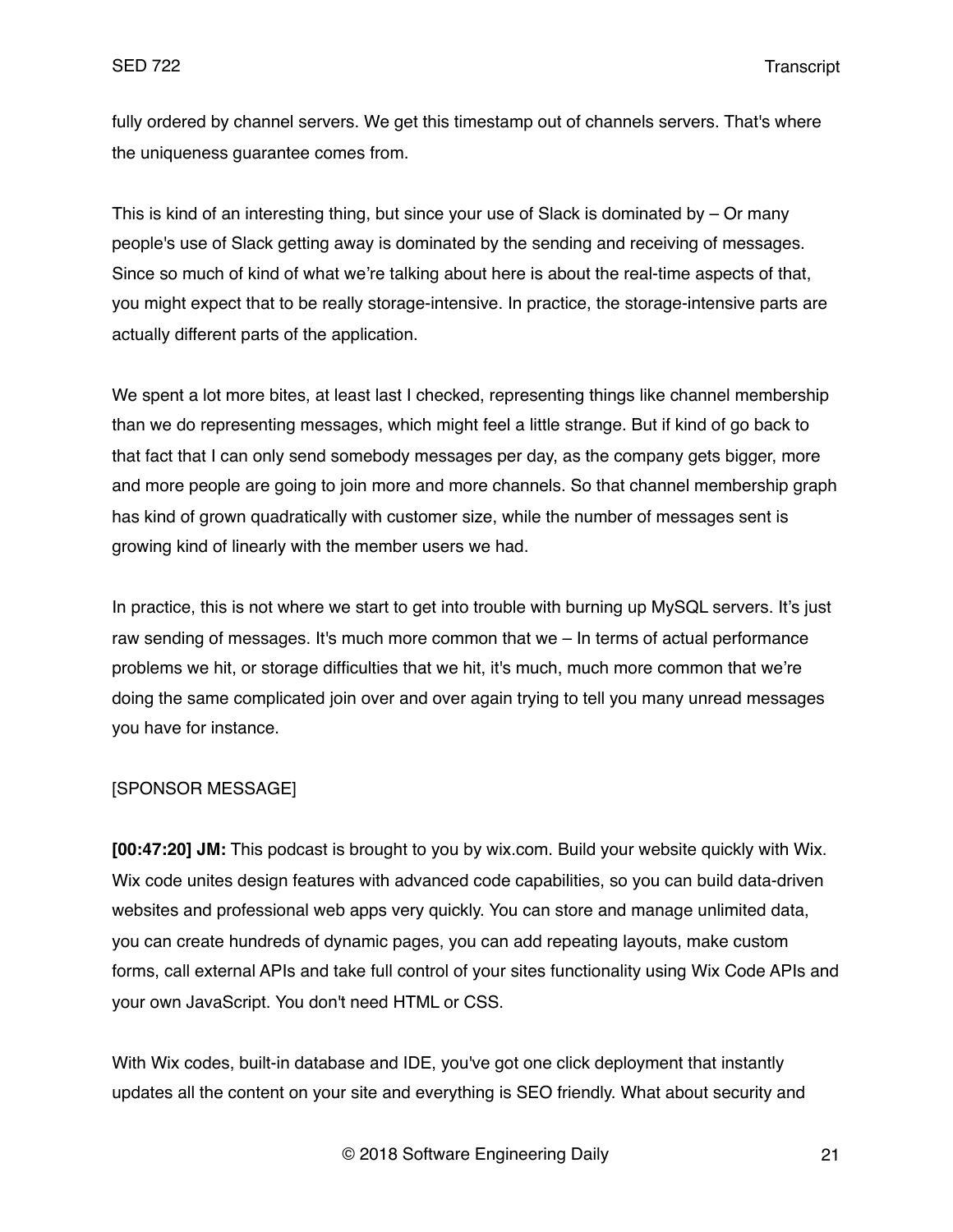hosting and maintenance? Wix has you covered, so you can spend more time focusing on yourself and your clients.

If you're not a developer, it's not a problem. There's plenty that you can do without writing a lot of code, although of course if you are a developer, then you can do much more. You can explore all the resources on the Wix Code's site to learn more about web development wherever you are in your developer career. You can discover video tutorials, articles, code snippets, API references and a lively forum where you can get advanced tips from Wix Code experts.

Check it out for yourself at wicks.com/sed. That's wix.com/sed. You can get 10% off your premium plan while developing a website quickly for the web. To get that 10% off the premium plan and support Software Engineering Daily, go to wix.com/sed and see what you can do with Wix Code today.

## [INTERVIEW CONTINUED]

**[00:49:19] JM:** In thinking about the overall architecture as I understand at this point. So I send a message from my phone to Slack and it hits layers of load-balancing and routing and then it hits – I guess it hits the web app and then it hits the channel server, and then there's also – At some point it's getting – That message is getting written to the database. At some point the message is getting broadcast to other people who are in the same channel as me. So once the message is acknowledged on Slack's side as being received, then it can get broadcast to the rest of the people.

There is also a point at which if it's the message is doing something, like if I'm sending a URL over the message, then something like URL unfurling. These sort of side tasks that might be associated with me sending a message to Slack. That's handled by this asynchronous job queue that handles the kind of other things that might be associated with the message that is not core to just sending a message that has to be broadcast to everybody else and is written to the database. I guess I'm just trying to understand the finer points of that workflow of a message being sent hitting Slack's servers, getting persisted and getting broadcast back out to the other people in the channel.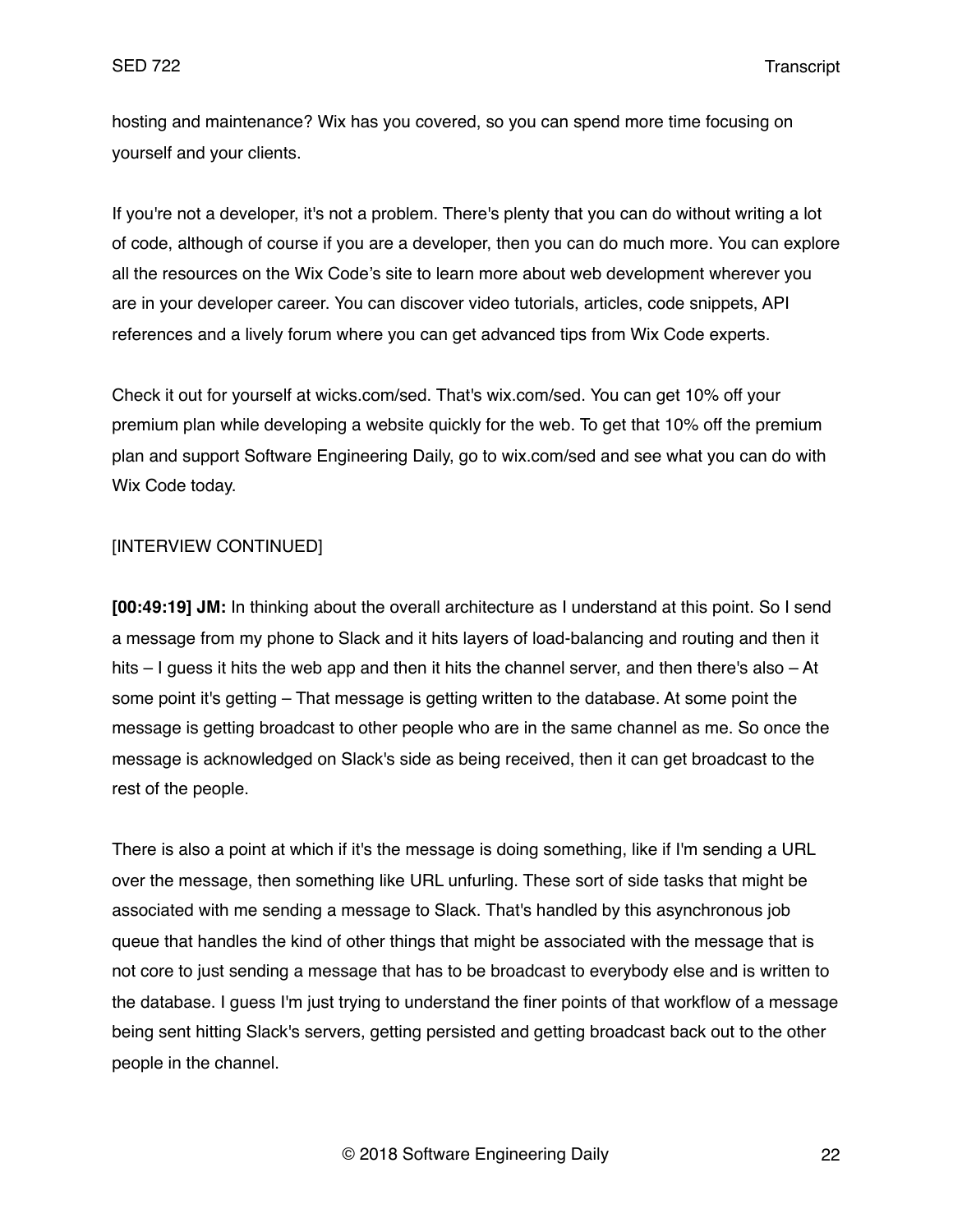**[00:50:38] KA**: Yeah. I mean, you've got the rough shape of it, and I'll admit that every time I talk about this even with the engineers who wrote it. It takes us a little while with the whiteboard to really convince ourselves that we got the timeline exactly right. With the caveat that it's possible I'm getting pieces of this wrong. My understanding of that post endpoint, chat.postmessage, is that it contacts the channel server with the message. Gets a successful return from the channel server that includes a timestamp. At that point, parallel execution ensues. The channel server starts broadcasting the message to online clients. The web app takes that channel timestamp tuple, and the payload – Not the payload of the message. It writes the [inaudible 00:51:21] of MySQL that I described before. It writes to the messages tables saying, "In channel such and such, user ID thus and such with the timestamp/ID of this wrote this text," and also in queues a drop queue job to do sort of any, at the very least, update search. But possibly some of the key jobs.

Similar, cascading from this is things like I mentioned. I can say @username for instance and it's supposed to notify you on your phone if you are away from Slack. That message broadcasting, that notification sending that happens because of mentions, that all happens outside of the loop of the web request via that drop key system.

Let's say that I've got my nitpicking distributed systems have on and I've just heard this description and I want to say, "Aha! Got you. Keith, what happens if you have sent the message to a channel server, it started broadcasting out to clients. People are seeing it on their phones. People are seeing it in their web browsers and that web request crashes or that web server gets decommissioned before you can go off and persist it? What then?"

What would happen then is that you'd have an inconsistent state. You'd have a sort of ephemeral message that shows up in the state of some clients that is not reflected in the core application. That never gets indexed in search. If you come back in a month and try to look at the channel, it will look as if that message never happened. We're getting very close to sort of the core of the atomic broadcast impossibility results here. You can paper over that, and my understanding of the way things work right now is actually simplifying the situation in a way that's substantial here.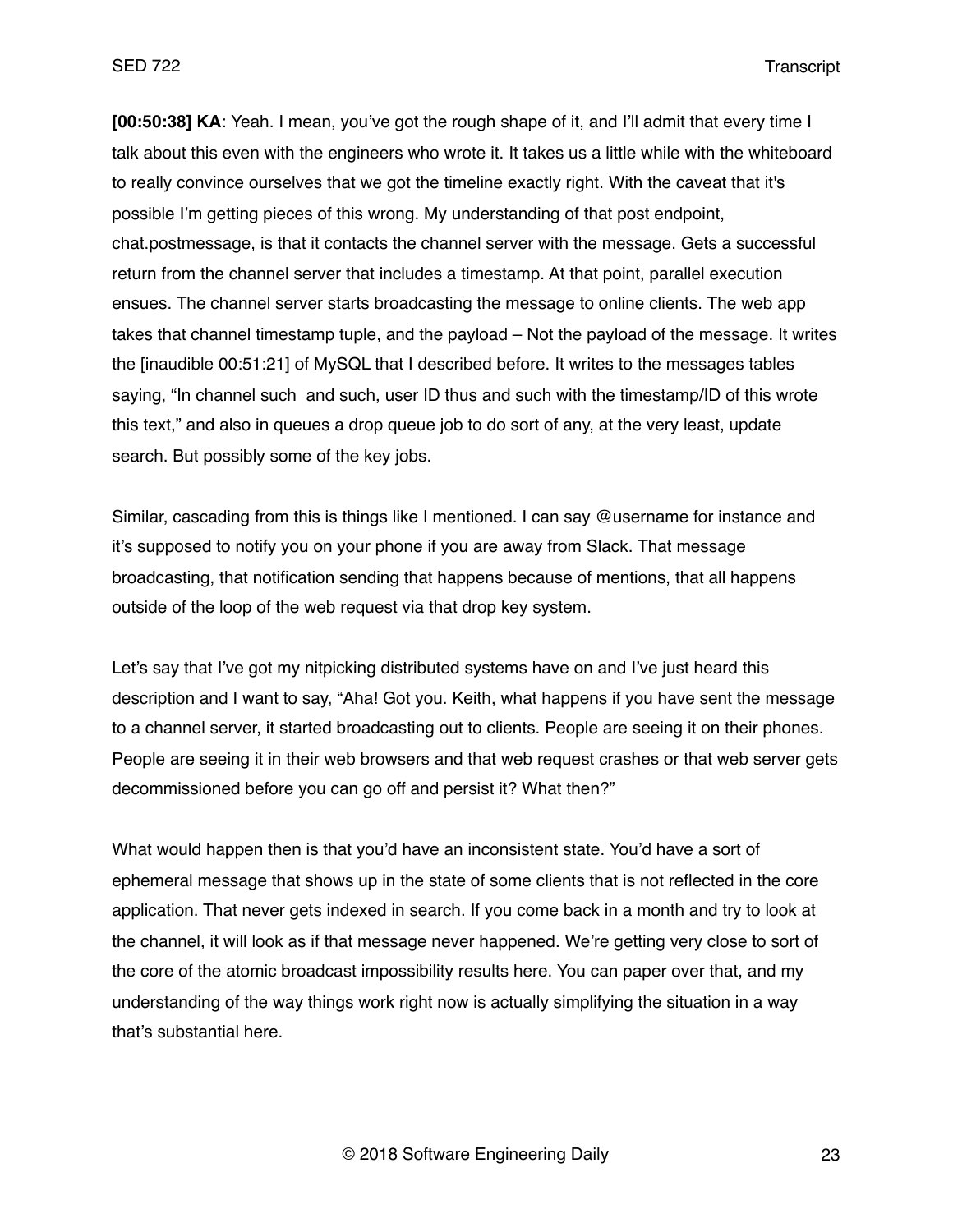I don't think we actually quite would fail. I believe that we actually persist the kind of protomessage before we contact the channel server and that a cleaner process would actually come back and repair it. However, the core observation that if exactly the right failure happens at exactly the right moment, some sort of [inaudible 00:53:12] of the application is violated is actually true. The certifying part here is that the art at some level is to accept the impossibility result, accept that if something fails at exactly the right place, something terrible could happen, but reason through the consequences of it in a way that results in something useful.

In the case of Slack, sort of strangely enough, one of the things that is most unacceptable to us is a message that should've been deleted, but isn't. In this case, if I'm the sender of this message, my client would have known that the send failed, because the web request failed in this thought experiment. We unplugged the web server or something. So I got some kind of failure response from my attempt to post to slack.com in this case. Assuming the client actually stays up, in practice it's going to try to send it again, because we build the clients that way. It's going to try to send again with a hidden client cookie that's random that each client generates per message and that he will be enough for the server side to de-duplicate and kind of fix this scenario.

Even in situations where things are crashing, or losing connections, and so on, a human interpretable situation ensues. If computers were trying to make sense of this log of messages, it's possible they'd see a message get renumbered. They'd see it sort of appear with one timestamp, and then later on appear with a different timestamp, and that might confuse them. But if these are people with their clients open trying to understand the train of a conversation, they'll be able to do it.

**[00:54:43] JM:** So much of this conversation has been in the weeds, and that's good, because that's what people listening to this like to hear, and they like to understand. But one thing I think about is, I've had conversations that are reminiscent of this with Uber and Lyft, because those are other applications where there's a lot of real-time sensitivity and you have a multiuser realtime application that is, as we've discussed, in many ways like a game. But my sense is that this stuff is still so hard to build. You have things like Firebase, for example, which I love Firebase, and kind of enable some real-time applications. But my sense is that this stuff is, for most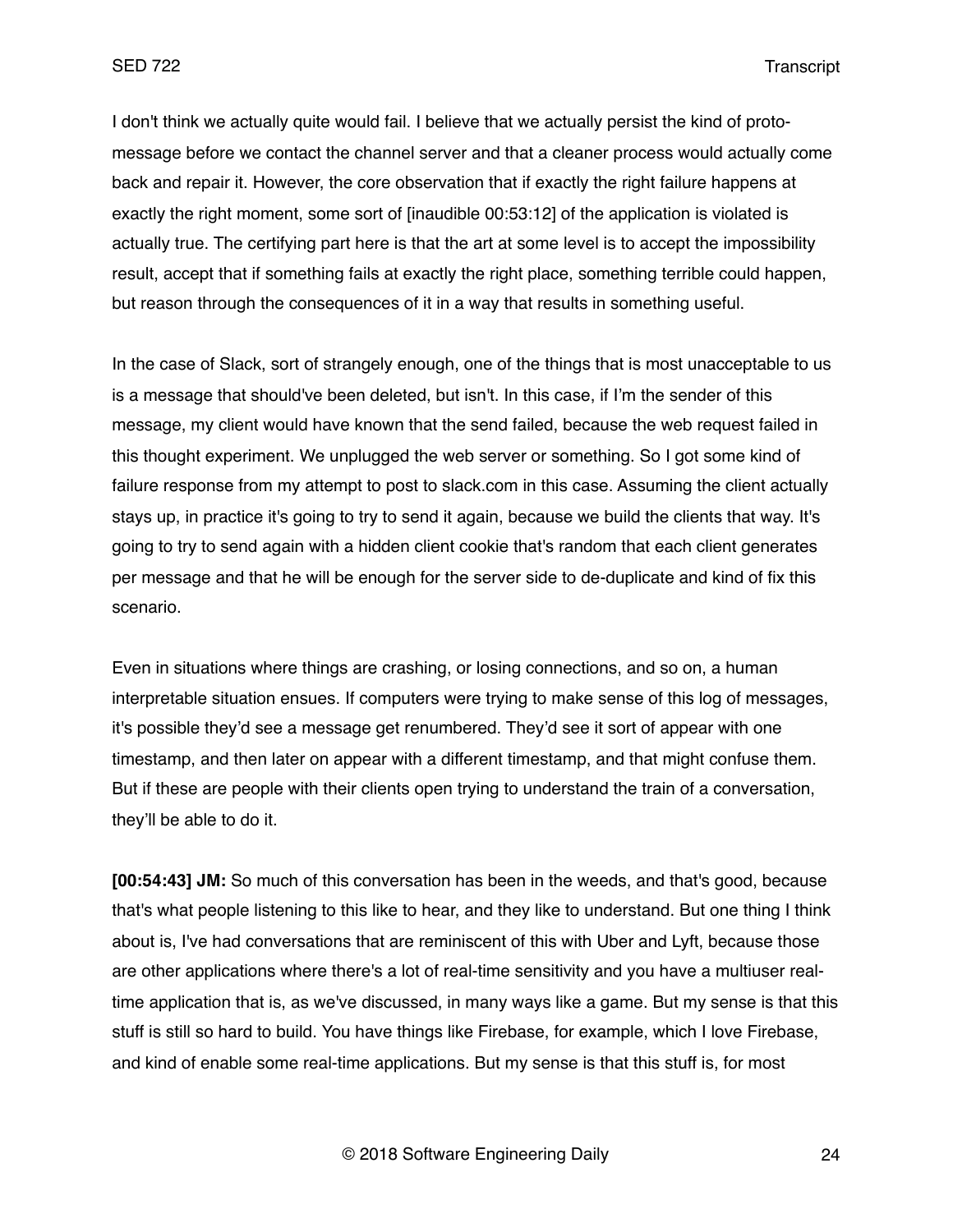engineers, it's kind of out of reach. You have to have a big company. In order to build real-time applications at scale like this, you're going to have to solve some really hard problems.

Are there any like AWS services that you wish existed? Is there any piece of architectural blackbox blob that you wish could solve problems to you, or do you feel like these are just problems that are inherent in software architecture that you can't turn into some kind of service to just take care of for the average developer?

**[00:56:09] KA**: I mean, that so really wonderful question. I think it's tough to give a crisp answer. Slack was getting started four years ago. Public cloud has been maturing really, really quickly since then. I think there are actually a lot of PaaS offerings that would be valuable in building something like Slack that if we were starting over now, we probably avail ourselves of.

There's a class of distributed state problems that we solve by scratch with the pieces I've been describing that Firebase could partially solve for us. Things like user profiles and maybe the metadata structure of a team. I feel like Firebase would actually be a great enabling technology for that kind of thing, and if I were starting a Slack clone from scratch today, I'd be really glad that Firebase is out there.

Even building a backend of stuff, there are things that we did by hand in constructing Slack that might make more sense to use a platform as a service offering instead. So the job key that I was describing for you where we go into Kafka and then we [inaudible 00:57:05] Go that takes this stuff out of Kafka and puts it in Redis and blah-blah-blah. If I were starting from scratch today, maybe that would just be SQS or Kinesis or the moral equivalent of those things.

There are certainly important and useful components that have come along. However, I do think when you boil it down far enough, at least in the case of Slack, and it'd be an interesting thought experiment from you to have this conversation with colleagues at Uber and Lyft. But for the case that I thought about more deeply, I do think there're and end-to-end considerations.

For example, this kind of low-level fiddly bits about exactly what happens when something fails, because something has to fail. You have to have some set of semantics that kick in. When a machine fails or when you lose a network connection and so on. That tends to be application

© 2018 Software Engineering Daily 25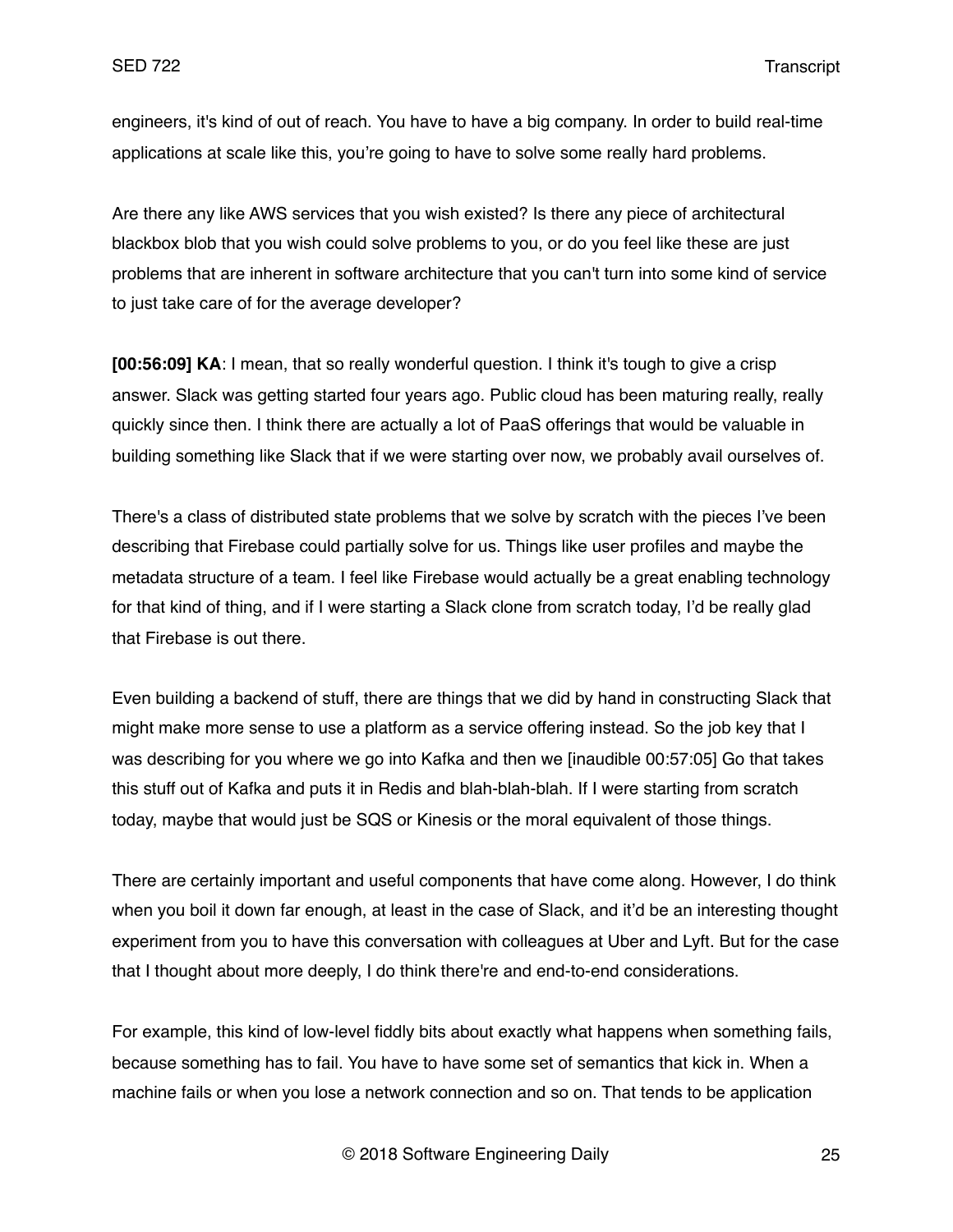level reasoning. Sort of our answer around what we do when something goes wrong in the message send process, takes into account the fact that we have an EKM offering, and the fact that we've got these other plans for how you want the storage backend to work and son on. It's very hard for me to imagine something that didn't make so many decisions for you upfront that it essentially over-determined the kinds of applications you could build. It's hard for me to imagine sort of boiling away the hard part into a reusable service, because my intuition at least is the decisions that Slack made would be the wrong decisions for Uber, would be the wrong decisions for Airbnb, would be the wrong decisions for Google Hangouts.

That's my best guess at this, is that there is a set of things that certainly are productivity enhancing and take away some of the toil of dealing with everything at the level of like IP addresses and code you wrote that listens on a port. But that there are still some core value that the application actually ads in terms of considering all these cases and making the hard decisions.

**[00:58:54] JM:** Agreed, and Firebase probably works for the 100 user types of use cases. I guess these problems only really become challenging when you have the kind of traction and scale where you can actually hire a big engineering team and have them build these kinds of solutions.

**[00:59:11] KA**: Yeah, that's right, Jeff. Scale is another kind of choice. Scale is a set of use cases that you choose to support. There is no way for somebody that doesn't kind of have your economic best interests at heart to understand which choices are going to make sense for you.

I recently gave a talk about Scale and Slack at Denver Startup Week, and it was on the topic of scalability. One of the things I tried to emphasize when I talk about scalability is that it doesn't make sense to talk about scale unless you say which dimension you're scaling in. Nobody wants to put or least as far as I know, you can't put terabyte messages in Slack. That's not a dimension we chose to scale it, message sought. Just not valuable for us to go in that direction. There's all kinds of weird decisions differently if that was an important way to scale. It turns out not to be. It turns out a number of users in a channel is. I think whatever kind of abstraction of a channel that I tried to build and make us PaaS offering, there's no way it would get all of the decisions right about which dimensions you might possibly have to scale in.